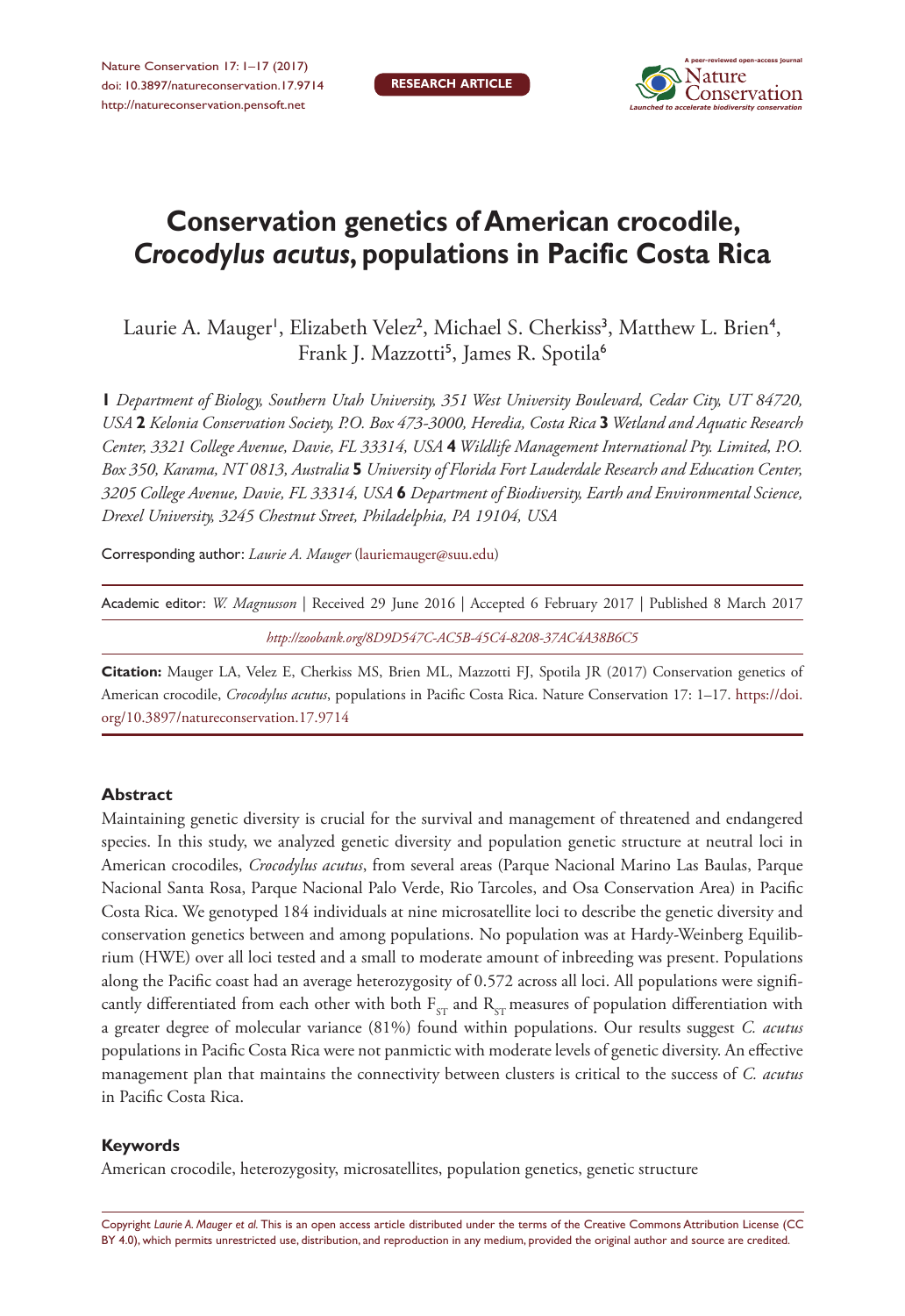## **Introduction**

Threatened and endangered species face many challenges including habitat fragmentation and destruction, human population growth, and loss of genetic variability. Maintenance of genetic diversity is of increasing importance in the preservation of threatened and endangered species (Lacy 1997; Haig 1998; Reed and Frankham 2003; Reed et al. 2007). Lack of genetic diversity can lead to inbreeding depression (Frankham 1995), decreased immunity (O'Brien et al. 1985), decreased reproductive performance (O'Brien et al. 1985; Parker et al. 1991) and eventual extinction (Frankham 2005). Effective management strategies for threatened and endangered species require integration of all aspects of the species' biology, including both demography and genetics (Lande 1988)

The American crocodile (*Crocodylus acutus*) is mainly a coastal species ranging from the extreme southern tip of Florida, through the Caribbean, and Central and northern South America (Mazzotti 1999; Thorbjarnarson 2010). Populations rangewide are threatened by habitat destruction and fragmentation, poaching, and past overexploitation (Ross 1998; Thorbjarnarson et al. 2006; Mazzotti et al. 2007). Current threats to *C. acutus* in Costa Rica include habitat loss (particularly nesting habitat), deliberate killing (Machkour-M'Rabet et al. 2009), and pollution (Rainwater et al. 2007; Rainwater et al. 2011). *Crocodylus acutus* is a wide ranging and ecologically plastic species (Thorbjarnarson 2010) with substantial genetic differentiation among populations (Menzies and Kushlan 1991; Rodriguez 2007; Porras et al. 2008; Thorbjarnarson 2010). Determining the status and ecology of *C. acutus* in Costa Rica is a priority project of the IUCN Crocodile Specialist Group Action Plan (Ross 1998). Genetic evaluations of *C. acutus* range-wide were further named as a moderate priority project in the 2010 Action Plan (Thorbjarnarson 2010). Therefore, it is important to describe genetic diversity and differentiation of this species throughout its range, including Costa Rica.

In the present study, we investigated the genetic structure of *C. acutus* populations in several areas of Pacific Costa Rica (Fig. 1) and the degree of effective migration occurring between populations. A series of estuaries provide pockets of suitable crocodile habitat along the Pacific coast which made it an optimal area for studying gene flow between potential metapopulations. Crocodiles are known to migrate long distances (Kay 2004; Campos et al. 2006; Read et al. 2007; Campbell et al. 2013). There have been accounts of *C. acutus* migrating over 35 km for nesting (Cherkiss et al. 2006) and movements over 388 km (Cherkiss et al. 2014) in southern Florida. The ability of crocodilians to migrate and disperse long distances increases the amount of potential gene flow between neighboring or distant populations. It is possible that crocodiles are dispersing between habitat patches in Pacific Costa Rica; thus, facilitating gene flow along the coast. We used microsatellites to test the hypothesis that *C. acutus* populations do not exist as a continuous, panmictic population in Pacific Costa Rica.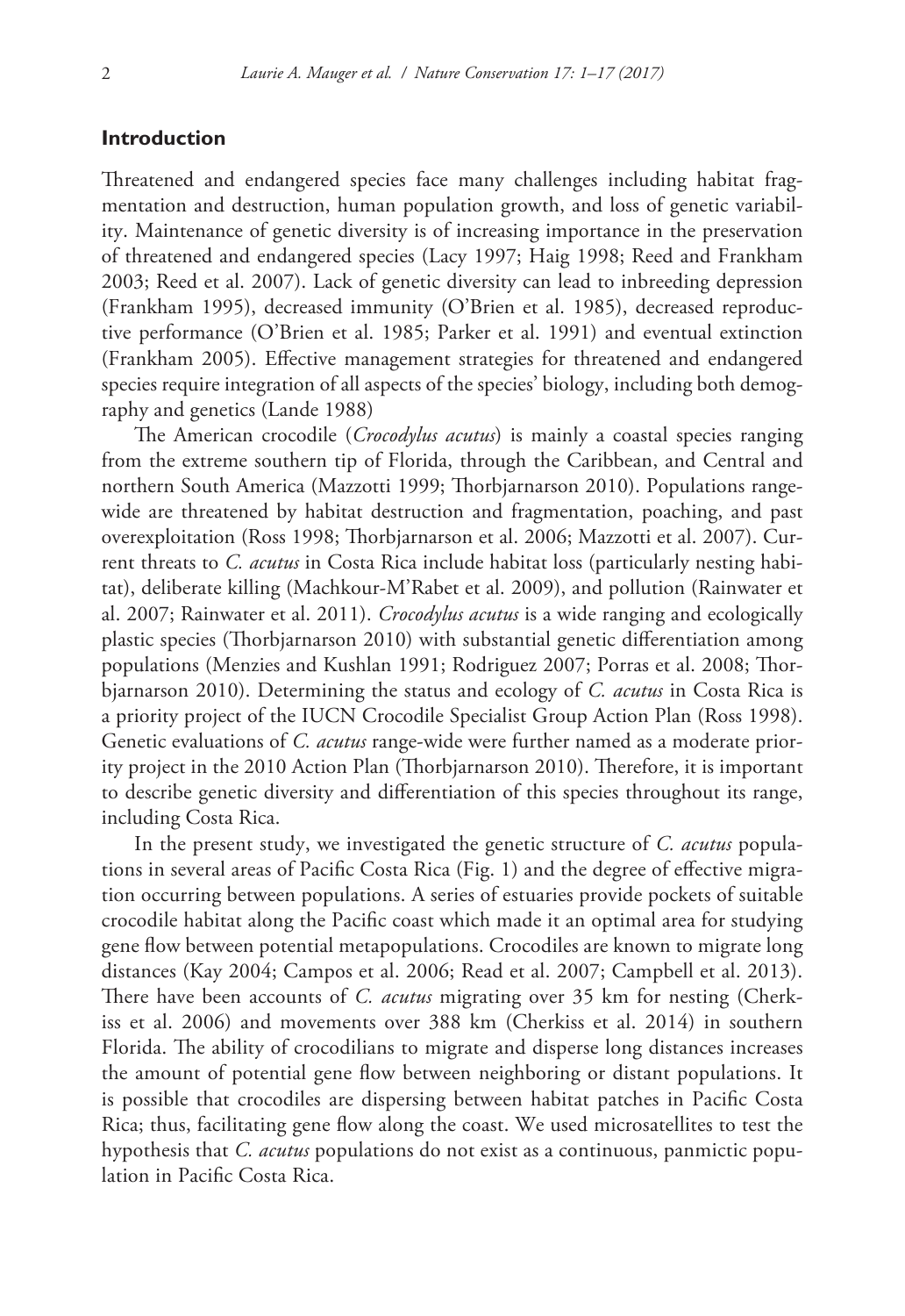## **Methods**

## **Study area**

We sampled 5 localities in Pacific Costa Rica for *C. acutus* (Fig. 1). Site LB (Parque Nacional Marino Las Baulas) was in the Tempisque Conservation Area (ACT); site PV (Parque Nacional Palo Verde) was in the Arenal-Tempisque Conservation Area (ACA-T); site SR (Parque Nacional Santa Rosa) was in the Guanacaste Conservation Area (ACG); site RT (Rio Tarcoles) was in Central Pacific Conservation Area (ACOPAC); sites RS (Rio Sierpe), T (Terraba Delta), PL (Pejeperro Lagoon), PTL (Pejeperrito Lagoon), RE (Rio Esquinas), RC (Rio Coto) and PB (Parrot Bay Lodge, Puerto Jimenez) were in the Osa Conservation Area (ACOSA). Crocodiles were sampled from seven areas in ACOSA; however, they have been combined as one population due to low sample numbers. Localities ranged from large river systems (PV, RT, and ACOSA), to estuaries (LB and SR) and coastal lagoons (SR and ACOSA). (See Mauger et al. 2012 for additional study location information.)

# **Sample collection**

We collected blood and tissue samples at the beginning of the rainy season in SR (2007) and PV (2005, 2008 and 2009), throughout the year in LB (2007 – 2009), during the rainy season in RT (2005 – 2006) and during the end of the dry season in ACOSA (2006, 2008 and 2009). We captured crocodiles mainly during spotlight surveys using the break-away snare method (Hutton et al. 1987; Hutton and Woodhouse 1989), snake tongs or by hand (see Mauger et al. 2012 for additional information on sample collection). Blood and/or tissue was collected from 184 individuals (see Table 1 for size class distribution of samples). In sites where a large number of hatchlings were captured, a random number selector was used to randomly select four to six hatchlings for genetic analysis. Tissue was collected from the caudal scutes during marking and blood was collected from the caudal vein or the dorsal sinus. Tissue samples were preserved in 95–100% ethanol. Blood was preserved on Whatman FTA Cards for DNA Preservation® (GE Life Sciences).

## **DNA isolation and microsatellite amplification**

We isolated DNA from tissue samples using the DNeasy Blood and Tissue Kit™ (Qiagen) and purified from blood cards with two five-minute washes with FTA Purification Reagent (Whatman) and two five-minute washes with Tris-EDTA (TE; 10 mM Tris-Cl, pH 7.5, 1 mM EDTA) buffer. Each wash consisted of 50 µl of solution.

We amplified nine microsatellite DNA loci using previously characterized primers (Dever and Densmore 2001; Fitzsimmons et al. 2001) C391, Cj16, Cj18, Cj20,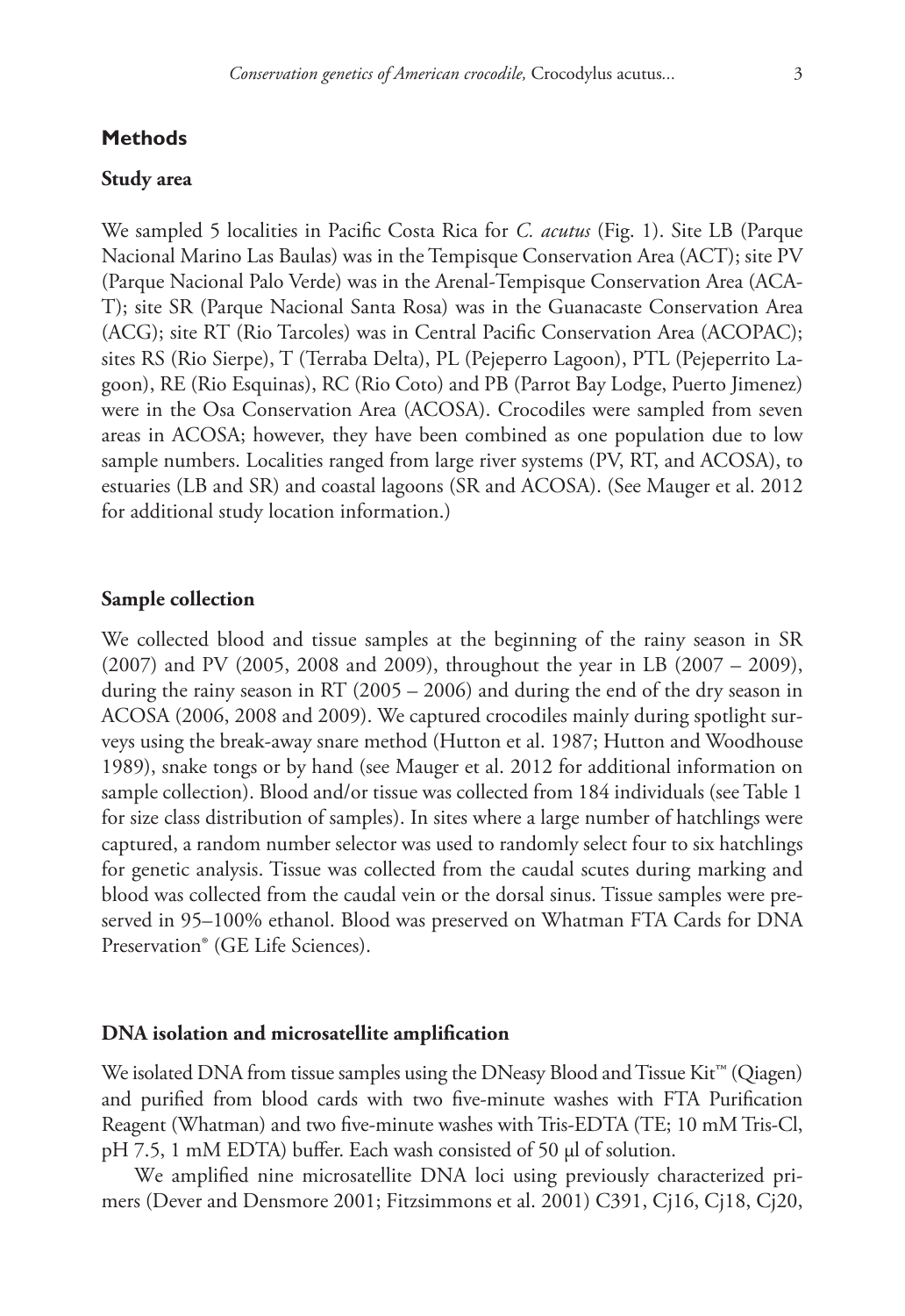

**Figure 1.** Map of collection sites in Costa Rica of the American crocodile, *Crocodylus acutus*. Parque Nacional Marino Las Baulas (LB), Parque Nacional Palo Verde (PV), Parque Nacional Santa Rosa (SR), Rio Tarcoles (RT), Rio Sierpe (RS), Terraba Delta (T), Pejeperitto Lagoon (PTL), Pejeperro Lagoon (PL), Rio Esquinas (RE), Rio Coto (RC) and Parrot Bay Lodge (PB). Sites RS, T, PTL, PL, RE, RC, and PB were grouped together as Osa Conservation Area (ACOSA). Localities ranged from large river systems (PV, RT, and ACOSA) to estuaries (LB, SR) and coastal lagoons (SR and ACOSA).

| <b>Site</b>  | Hatchling | Juvenile       | Subadult | Adult | <b>Total</b> |
|--------------|-----------|----------------|----------|-------|--------------|
| LB           |           |                |          |       | 40           |
| <b>SR</b>    |           |                |          |       |              |
| <b>ACOSA</b> |           | 44             |          |       | 48           |
| PV           |           | 32             |          |       |              |
| RT           |           | 13             |          |       |              |
| <b>Total</b> |           | $\overline{4}$ |          |       | 184          |

**Table 1.** Size class distribution of genotyped crocodiles for each site.

Cj109, Cj131, CU5-123, CUD68, and CUJ131 via polymerase chain reaction (PCR). The forward primer of each pair was labeled with a fluorescent dye (6-FAM, HEX or NED; Applied Biosystems) to allow for the detection and sizing of DNA fragments.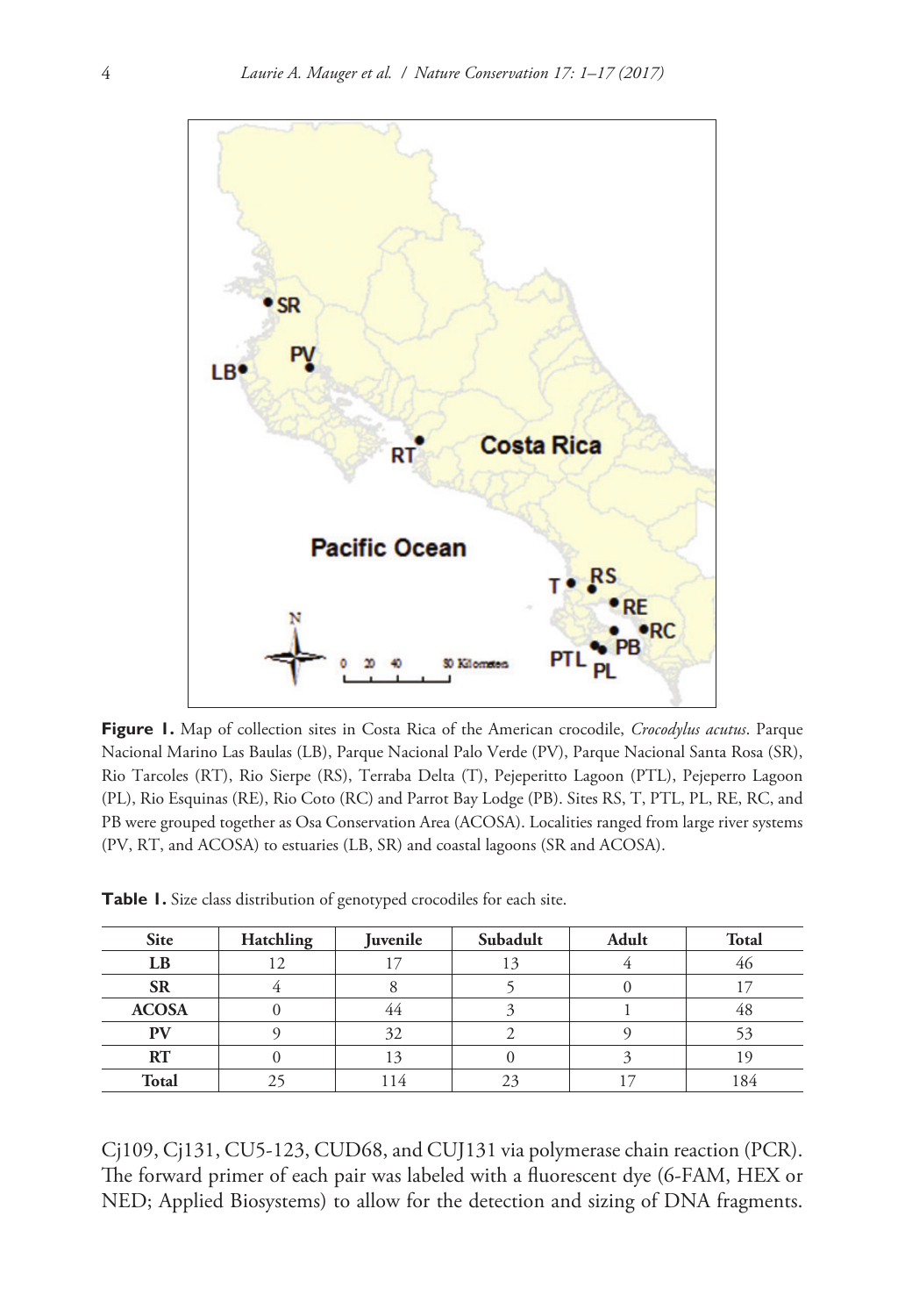The DNA was amplified in 25 µl reactions containing 1.25 units of EconoTaq DNA Polymerase (Lucigen), 2.5 µl 10X buffer (100 mM Tris-HCl (pH 9.0), 500 mM KCl, 1% Triton X-100, 15 mM  $MgCl_2$ ), 1.0 µl 25 mM  $MgCl_2$  (Cj16 and Cj20) or 0.5 µl  $25 \text{ mM MgCl}$ , (all other primers),  $1.0 \mu$ l of  $10 \text{ mM dNTP's (Qiagen)}$ ,  $1.0 \mu$ l each of the forward and reverse primer, approximately 100 ng template DNA and purified water to the final volume. Microsatellites were amplified according to the following parameters: initial denaturation at 94°C for 2 minutes, 33 cycles of 94°C for 1 minute, 58°C (C391, Cj18, Cj131, CU5-123, CUD68, CUF131), 59°C (Cj16, Cj20) or 62°C (Cj109) for 1 minute, and 72°C for l minute, and a final extension at 72°C for 10 minutes. Amplified loci were separated on an Applied Biosystems (ABI) 3730xl Genetic Analyzer and sized with LIZ-500 size standard by Genewiz, Inc [\(www.genewiz.](http://www.genewiz.com) [com\)](http://www.genewiz.com). Genotypes were assigned using PeakScanner 1.0 (Applied Biosystems).

#### **Genetic diversity**

Data files were converted to formats supported by various genetic programs in CREATE 1.0 (Coombs et al. 2007). Probability of Identity (PI) was estimated in GENALEX 6 (Peakall and Smouse 2006) to determine the minimum number of microsatellites needed to identify individuals. Allelic richness  $(A_p)$  and the number of private alleles  $(A_{p_{min}})$  were estimated in HP-RARE (Kalinowski 2005). We estimated numbers of alleles, allele frequencies and gene diversities in FSTAT 2.9.3.2 (Goudet 1995).

Observed versus expected number of heterozygotes were estimated in Genepop on the Web (Raymond and Rousset 1995; Rousset 2008). Departure from Hardy-Weinberg Equilibrium (HWE) and linkage disequilibrium (LD) were estimated in Genepop on the Web (Raymond and Rousset 1995; Rousset 2008). Departure from HWE was tested using an exact test (Guo and Thompson 1992) and a chi-square goodness of fit test with a dememorization number of 10,000, and 1,000 batches of 10,000 iterations each. Linkage disequilibrium was tested to determine if small effective population sizes within the different localities caused nonrandom association of alleles at different loci. Linkage disequilibrium was tested for all pairs of loci used by the log likelihood ratio statistic under the same parameters as HWE. All p-values were adjusted to allow for multiple comparisons. Weir and Cockerham's (1984) inbreeding coefficient,  $F_{1S}$ , was estimated for each population in FSTAT 2.9.3.2 (Goudet 1995) with and without randomly selected hatchlings. Homozygote excess at each locus in each locality was estimated by MICROCHECKER (Van Oosterhout et al. 2004). MICROCHECKER was also used to identify if null alleles were present at each locus in each locality. Null alleles were suggested for loci with a general excess of homozygotes for most allele size classes.

We identified whether rare alleles had been lost due to previous genetic bottlenecks under the infinite alleles (IAM) and stepwise mutation (SMM) models in BOTTLE-NECK version 1.2.02 (Piry et al 1999). Both the standardized differences and Wilcoxon tests were run.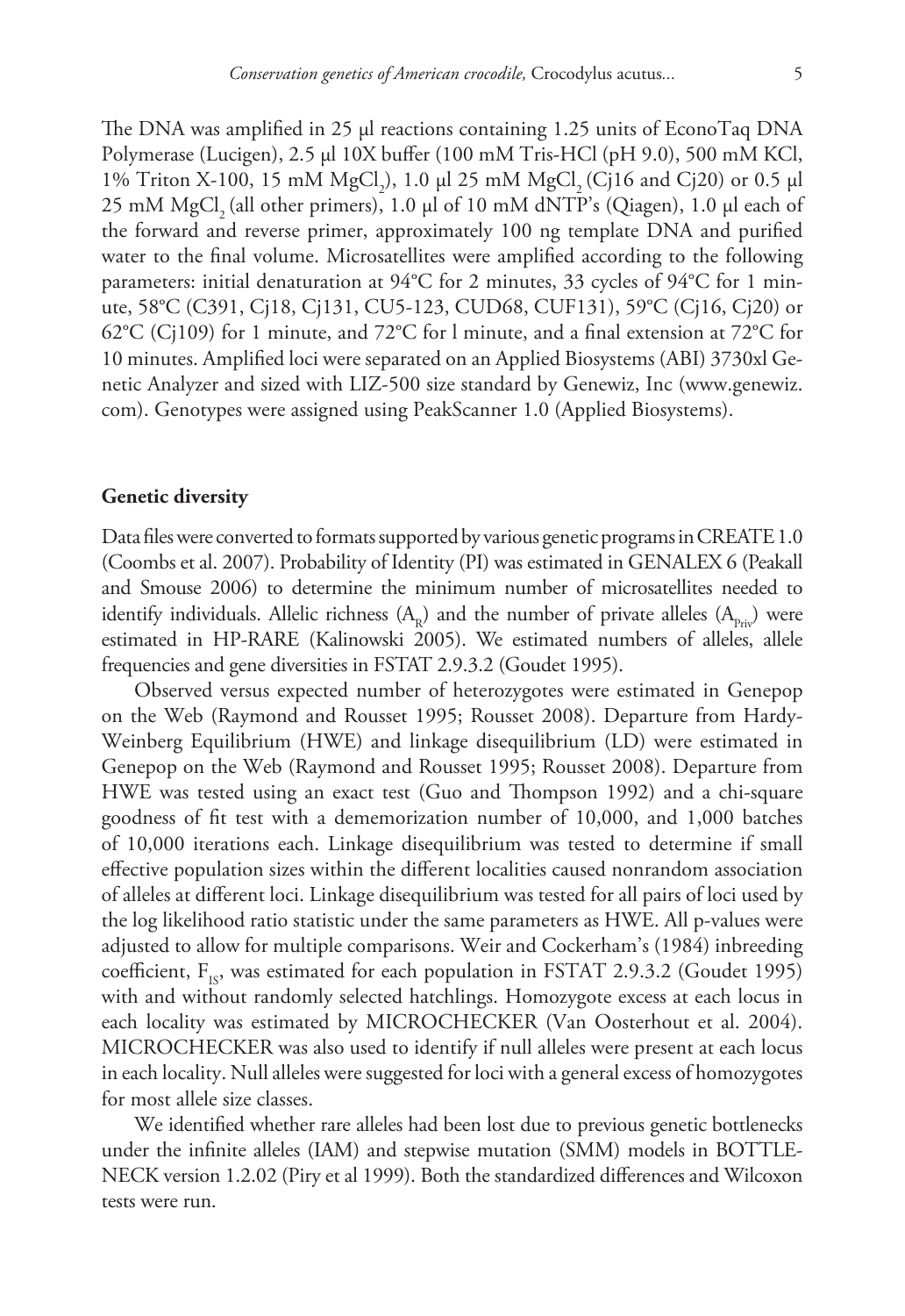#### **Population genetic structure**

We used an analysis of molecular variance (AMOVA) to estimate the percentage of variance within and among populations with GENALEX 6 (Peakall and Smouse 2006). Population differentiation was estimated for all population pairs using several methods. We estimated  $F_{ST}$  and  $R_{ST}$  for each population pair in FSTAT 2.9.3.2 (Goudet 1995) and Arlequin ver. 3.11 (Excoffier et al. 2005) respectively. All p-values were adjusted to allow for multiple comparisons.

We used Mantel's test to determine the relationship between geographic and genetic distance. Isolation by Distance Web Service (IBDWS; Jensen et al. 2005) was used to test for the presence of isolation by distance (IBD) between population pairs. Sites RT and T were excluded from the analysis because GPS coordinates of crocodile captures were not available. Each Mantel test was performed with 30,000 randomizations. Distances between populations were estimated using an oceanic/coastline route. Rousset's genetic distance (F/(1-F)) was calculated using genetic differentiation ( $F_{ST}$ ).

## **Results**

#### **Genetic diversity**

The nine microsatellites chosen for this study had an average probability of identity (PI) of 4.96 $^6$  across all five Costa Rican populations (SR=5.4 $^6$ ; LB=7.9 $^6$ ; ACOSA=8.7 $^8$ ;  $PV=1.5^{7}$ ;  $RT=1.1^{5}$ ). This indicated that there was a low probability that two individuals chosen at random would have the same genotype. These microsatellites were sufficient for this study.

We identified 88 alleles in five *C. acutus* populations sampled in Pacific Costa Rica across all nine microsatellite loci. Average  $A<sub>R</sub>$  and  $A<sub>priv</sub>$  over all loci were estimated using a corrected sample size of 34 alleles. The  $A<sub>R</sub>$  ranged between 4.22 and 5.64 and  $A_{p_{\text{riv}}}$  ranged between 0.27 and 1.36 in the sampled locations (Table 2). Allele frequencies for each microsatellite locus ranged from 0 (in localities where the allele was not genotyped) to 0.882 (Appendix 1: Allele Frequencies). Allele frequencies were also calculated with the hatchlings removed. There were no substantial differences in allele frequencies when hatchlings were removed. We tested for genetic bottlenecks under the IAM and SMM models for all samples combined and each site separately. Bottlenecks were not detected under IAM (p>0.05), but were detected in all populations under SMM (p<0.009) with the standardized differences test.

No population was in Hardy-Weinberg Equilibrium (HWE) over all nine microsatellite loci tested (Table 3). Site LB was not in HWE at loci Ci16 (p<0.001), Ci109 (p=0.03) and Cj131 (p=0.01); site SR was not in HWE equilibrium at locus C391 (p=0.005); site ACOSA was not in HWE at loci C391 (p=0.03), Cj18 (p=0.02), Cj20 (p=0.04), Cj109 (p=0.002), CU5-123 (p<0.001) and CUD68 (p<0.001); site PV was not in HWE at loci Cj18 (p=0.001), Cj109 (p=0.03), Cj131 (p=0.01), CU5-123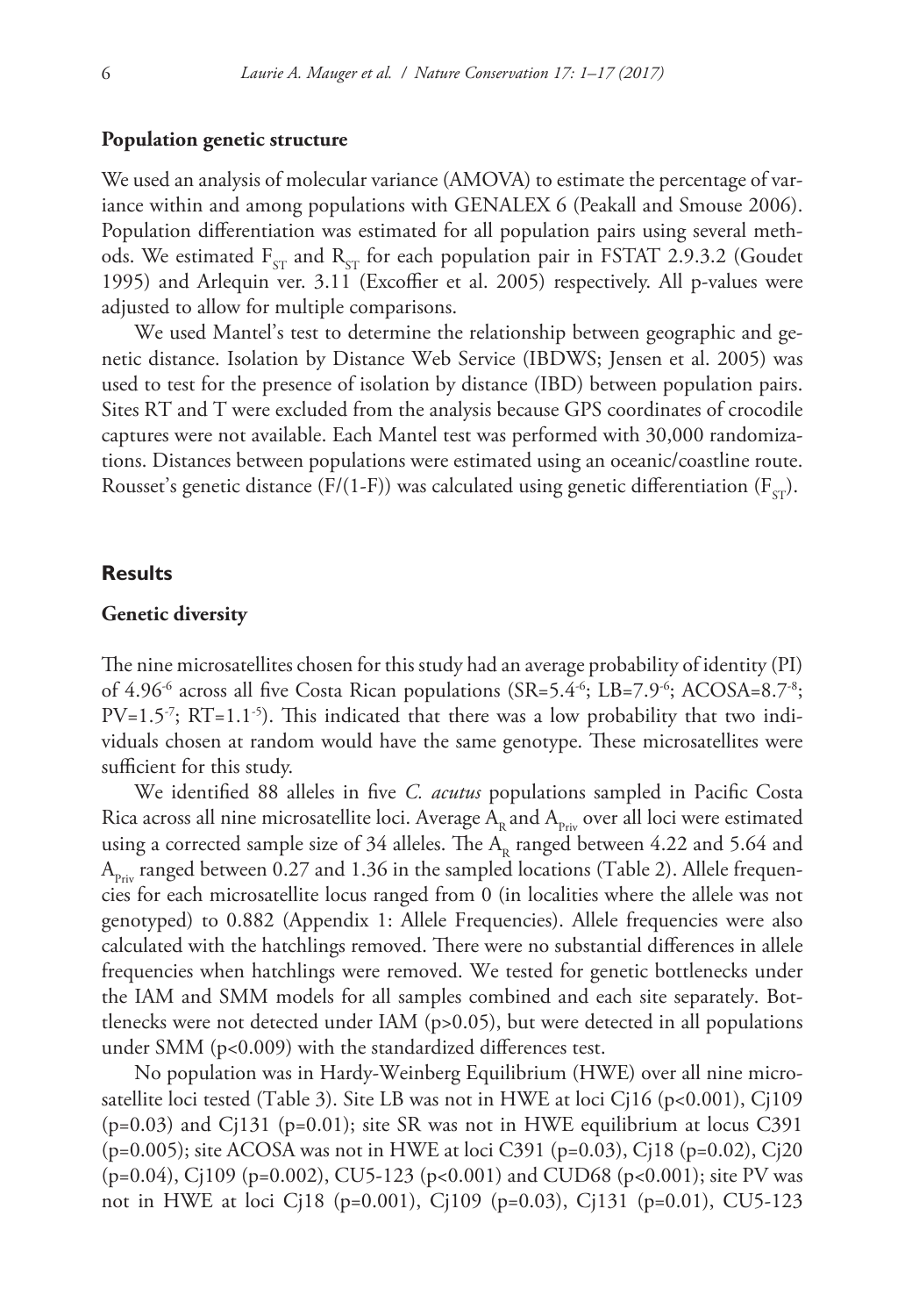| <b>Sample Site</b>                       | Code          | N  |      | <sup>*</sup> Priv |
|------------------------------------------|---------------|----|------|-------------------|
| Area of Conservation Tempisque           | ACT           |    |      |                   |
| Las Baulas National Park                 | I B           | 46 | 4.31 | 0.37              |
| Palo Verde National Park                 | PV            | 54 | 5.19 | 0.58              |
| Area of Conservation Guanacaste          | <b>ACG</b>    |    |      |                   |
| Santa Rosa National Park                 | SR.           | 17 | 4.22 | 0.3               |
| <b>Central Pacific Conservation Area</b> | <b>ACOPAC</b> |    |      |                   |
| Rio Tarcoles                             | RT.           | 17 | 4.22 | 0.27              |
| <b>Osa Conservation Area</b>             | <b>ACOSA</b>  |    | 5.64 | 1.36              |

**Table 2.** Genetic variability estimates for *Crocodylus acutus* populations in Pacific Costa Rica.

N = sample size.

 $A_p$  = allelic richness.

 $A_{\text{priv}}$  = number of private alleles.

**Table 3.** Expected (H<sub>e</sub>) and observed heterozygosities (H<sub>o</sub>) for microsatellite loci in *Crocodylus acutus* populations.

|                   |                | $_{LB}$<br>$(N = 46)$ |                               | <b>SR</b><br>$(N = 17)$ |                                | <b>PV</b><br>$(N = 54)$ |             | RT<br>$(N = 17)$ |                               | <b>ACOSA</b><br>$(N = 49)$ |
|-------------------|----------------|-----------------------|-------------------------------|-------------------------|--------------------------------|-------------------------|-------------|------------------|-------------------------------|----------------------------|
|                   |                |                       |                               |                         |                                |                         |             |                  |                               |                            |
| Locus             | $\rm H_{_{E}}$ | $H_{\alpha}$          | $H_{\scriptscriptstyle\rm E}$ | $H_{\alpha}$            | $\rm H_{\scriptscriptstyle R}$ | $H_{O}$                 | $H_{\rm E}$ | $H_{\alpha}$     | $H_{\scriptscriptstyle\rm E}$ | $H_{\alpha}$               |
| C <sub>391</sub>  | 0.46           | 0.52                  | $0.65*$                       | $0.35**$                | 0.59                           | 0.57                    | 0.36        | 0.35             | $0.57^{*}$                    | $0.53*$                    |
| Ci16              | 0.48           | $0.28***$             | 0.51                          | 0.53                    | 0.62                           | 0.59                    | 0.39        | 0.47             | 0.64                          | 0.65                       |
| Ci20              | 0.41           | 0.61                  | 0.56                          | 0.35                    | 0.67                           | 0.59                    | $0.75*$     | $0.41*$          | $0.66*$                       | $0.63*$                    |
| Ci131             | 0.49           | 0.48                  | 0.22                          | 0.24                    | $0.37$ #                       | 0.43                    | 0.39        | 0.35             | 0.45                          | $0.47*$                    |
| Ci18              | 0.45           | 0.41                  | 0.47                          | 0.53                    | $0.76*$                        | $0.70*$                 | $0.73*$     | $0.41**$         | $0.89*$                       | $0.80**$                   |
| Ci109             | 0.64           | $0.59**$              | 0.78                          | 0.65                    | $0.78^{*}$                     | $0.67*$                 | 0.62        | $0.76*$          | $0.61*$                       | $0.39*$                    |
| $CU5-123$         | 0.40           | $0.37*$               | 0.06                          | 0.06                    | $0.62*$                        | $0.33**$                | 0.49        | $0.53+$          | $0.45*$                       | $0.29*$                    |
| CUD <sub>68</sub> | 0.70           | $0.54**$              | 0.68                          | 0.65                    | $0.73*$                        | $0.46*$                 | $0.65*$     | $0.35**$         | $0.76*$                       | $0.39**$                   |
| <b>CUJ131</b>     | 0.68           | $0.67*$               | 0.63                          | $0.41*$                 | $0.57$ #                       | 0.61                    | 0.56        | 0.76             | 0.54                          | 0.51                       |

\*heterozygote deficiency at these loci (Wilcoxon test; p=0.05).

+ homozygote excess at these loci suggested that null alleles may be present (p=0.05).

# loci removed from Hardy-Weinberg Equilibrium.

(p<0.001), CUD68 (p<0.001) and CUJ131 (p=0.02); and site RT was not in HWE at loci Cj18 (p=0.03), Cj20 (p=0.02) and CUD68 (p=0.0026). The Wilcoxon test identified heterozygote deficiencies in all localities for at least one microsatellite loci (p=0.002-0.02; Table 3). Null alleles were suggested for at least one locus in each locality by general excess of homozygote for most allele size classes (Table 3). Average  $F_{15}$  values ranged from 0.096 to 0.179 for each site. Inbreeding levels were 0.179 and 0.103 in ACOSA and RT, respectively. Inbreeding coefficients were calculated with hatchlings included and removed in the remaining sites. Site PV had a lower  $F_{1s}$  when hatchlings were included (0.127 and 0.142 with and without hatchlings, respectively). Site SR had higher  $F_{1s}$  when hatchlings were included (0.179 and 0.166 with and without hatchlings, respectively). There was no difference in  $F_{IS}$  (0.096) in site LB.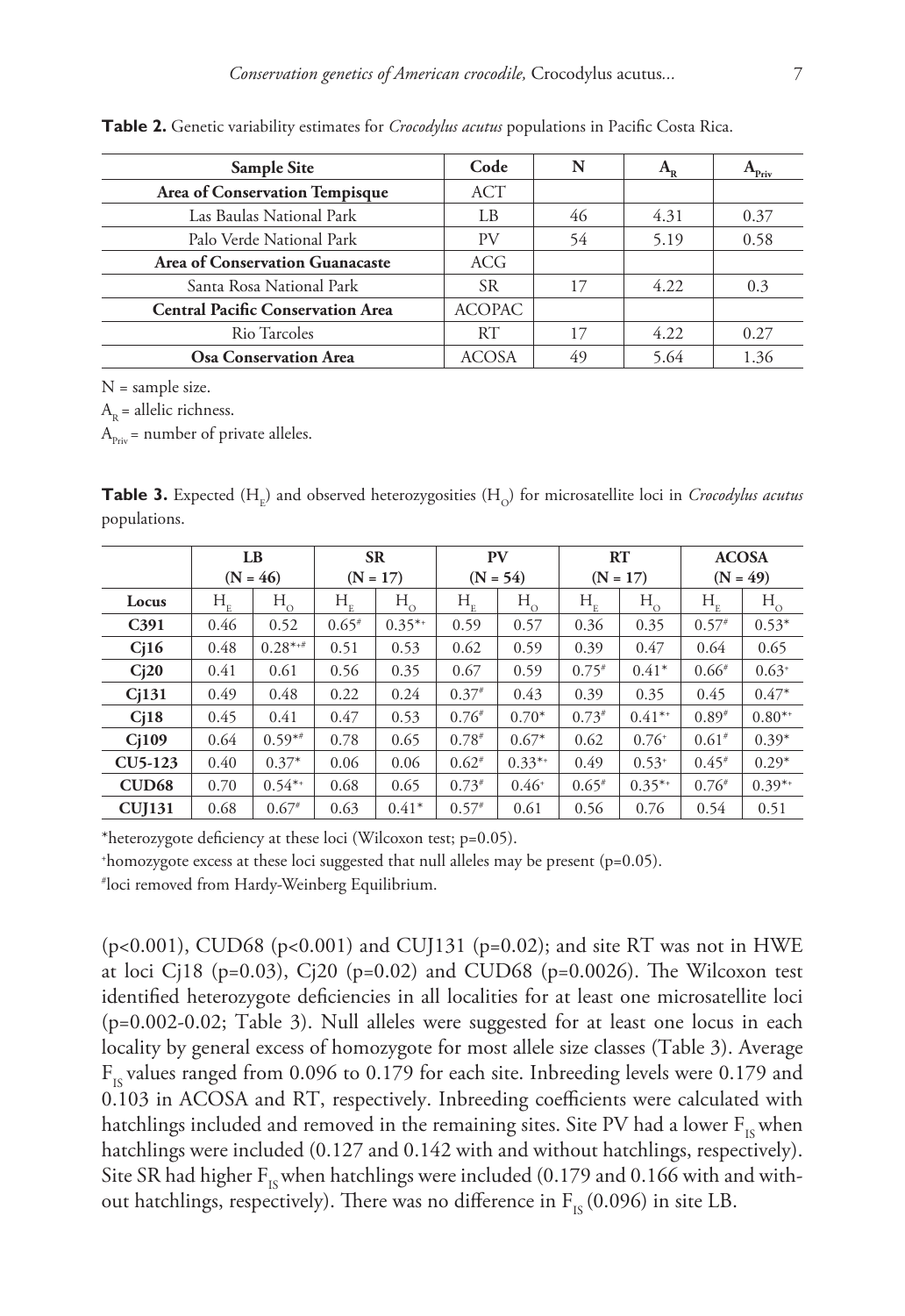Linkage disequilibrium (LD) tests were performed to investigate the distribution of the nine microsatellite loci for *C. acutus* populations on the Pacific coast of Costa Rica. Pairwise comparisons were performed for each population. LD did not play a strong role in the nine microsatellites tested  $(p=0.001-0.99)$ . All p values were adjusted for multiple tests.

## **Population genetic structure**

An analysis of molecular variance estimated that 19% of the variation occurred between populations, while 81% of molecular variance occurred within individual populations. This suggested that individual populations were genetically diverse. Population differentiation was measured between all population pairs using  $F_{cr}$  and  $R_{cr}$ . All population pairs were significantly differentiated (p=0.05) using both measures of population differentiation (Table 4). We observed the least amount of differentiation between ACOSA with LB and SR and the highest level of differentiation between LB with SR and RT.

Isolation by distance (IBD) was estimated between each sampled crocodile in all localities in Pacific Costa Rica. No IBD was observed (p=0.92; Fig. 2). Isolation between populations did not restrict gene flow.

## **Discussion**

The nine microsatellites chosen in this study provided data on the genetic structure of *C. acutus* populations along the Pacific coast of Costa Rica. Average heterozygosity of crocodiles along the Pacific coast of Costa Rica was slightly higher than or comparable to that in other crocodilian populations (Glenn et al. 1998; Davis et al. 2001; Dever et al. 2002; Ryberg et al. 2002; Verdade et al 2002; de Thoisy et al. 2006; Rodriguez et al. 2008). However, in this study, several individual loci did have lower heterozygosity values, possibly due to inbreeding observed in all populations. Crocodiles within site SR had higher  $F_{IS}$  values than other sites. This may be because we observed and captured few individuals that had exceeded minimum breeding size. This site also represented the smallest crocodile habitat with lower encounter rates (Mauger et al. 2012). Fewer breeding crocodiles and lower encounter rates could explain the higher inbreeding levels since presumably the gene pool is limited to fewer individuals. In all surveyed localities, size class distributions estimated during the study showed a higher percentage of juveniles (0.5 – 1.25 m) than adults (>2.25 m) (Mauger et al. 2012). The higher percentage of juveniles in these localities could indicate population recovering from past bottlenecks (Ouboter and Nanhoe 1989) and explain the higher inbreeding levels observed in this study.

We identified previous genetic bottlenecks in all sampled localities. Past bottlenecks were confirmed under the SMM model by BOTTLENECK (Piry et al. 1999).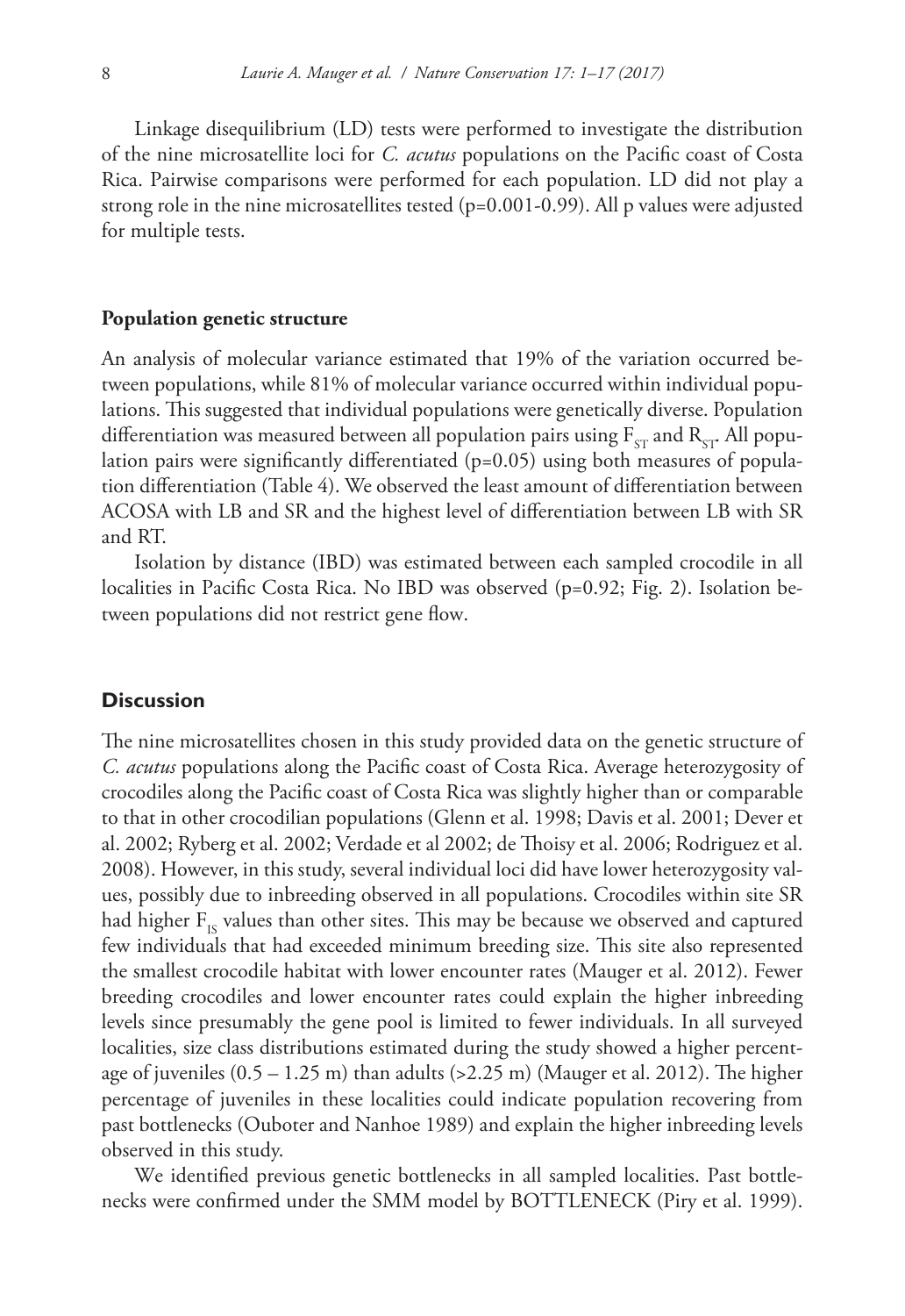| LB                       | <b>SR</b> | <b>ACOSA</b> | PV                       | RT      |
|--------------------------|-----------|--------------|--------------------------|---------|
| $\overline{\phantom{a}}$ | $0.66*$   | $0.04*$      | $0.23*$                  | $0.65*$ |
| $0.19^{+}$               | -         | $0.04*$      | $0.18^{+}$               | $0.11*$ |
| $0.15^{+}$               | $0.1^+$   | -            | $0.10^{+}$               | $0.06*$ |
| $0.1^+$                  | $0.08*$   | $0.07^*$     | $\overline{\phantom{a}}$ | $0.24*$ |
| $0.24+$                  | $0.14*$   | $0.10^{+}$   | $0.10*$                  | -       |
|                          |           |              |                          |         |

**Table 4.** Population differentiation between all *Crocodylus acutus* population pairs using R<sub>ST</sub> (above 0) line) and  $F_{ST}$  (below 0 line).

\*significant at p=0.05

+ significant at p=0.001



**Figure 2.** Mantel test for isolation by distance between individual crocodiles in all localities. No isolation by distance was observed (p=0.92). Rousset's distance  $(F/(1-F))$  was used for genetic distance. Geographic distance was the log of a straight line distance (km) between populations.

Based on these analyses, we concluded that all populations underwent a previous reduction in population size. Population bottlenecks lead to the rapid loss of rare alleles and results in the loss of the total number of alleles at a faster rate than a loss in overall heterozygosity (Ortego et al. 2010). The low number of private alleles observed in this study (Table 2) could be an artifact of past genetic bottlenecks. Null alleles were also detected for at least one locus in each locality (Table 3). The absence of these alleles in the analysis could help explain the loss of genetic variation observed in these localities. *Crocodylus acutus* populations declined range-wide through the mid-20<sup>th</sup> century as a result of hunting and illegal poaching (Ross 1998; Thorbjarnarson et al. 2006; Thorbjarnarson 2010). These human activities have not been documented in Costa Rica; however, it is possible that populations here experienced similar pressures and population declines. We observed some poaching and killing of large individuals in LB during the study and have received reports of similar activities at other sites in Pacific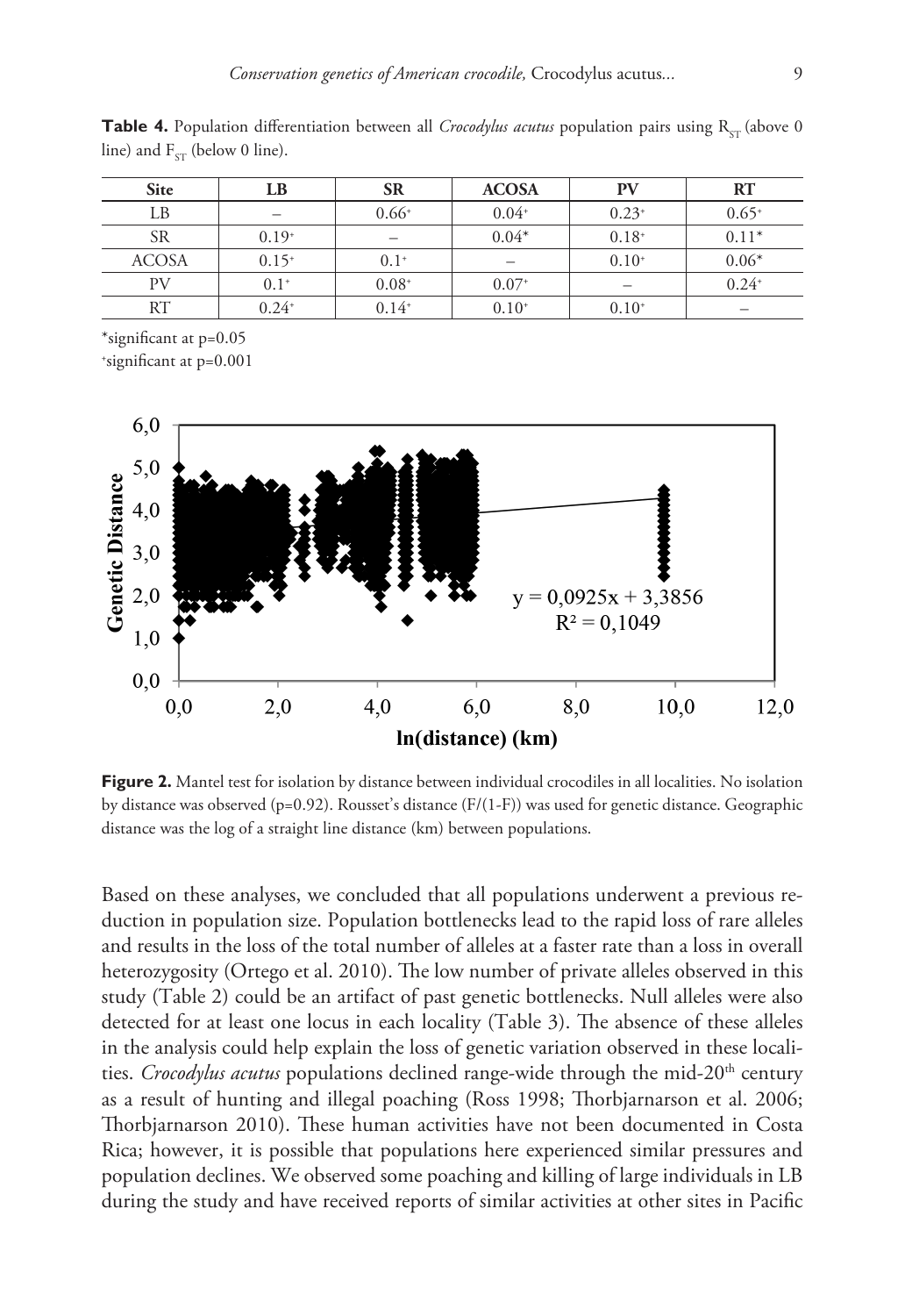Costa Rica (personal observation and communication with local people). Anecdotal data suggests that crocodile numbers are also increasing in LB (F. Paladino, personal communication) and PV (Bolaños-Montero 2012). Recent introduction of tilapia into the Tempisque River Basin (site PV) has provided a continuous food source for crocodiles (Sandlund et al. 2010), potentially contributing to the recent population growth. As a result, crocodile numbers in this region have increased precipitously in recent years, causing adverse interactions between human and crocodile populations (Bolaños-Montero 2012). Additional factors are most likely at play, which are contributing to population growth.

No population was in Hardy-Weinberg Equilibrium for all microsatellite loci. This could be due to the heterozygote deficiency observed at loci that were not in HWE, to inbreeding documented in several populations, or to effective migration. Our results suggest that crocodile populations in Pacific Costa Rica were differentiated from each other, as supported by studies on *C. acutus* and other crocodilian species (Farias et al. 2004; Porras et al. 2008; Machkour-M'Rabet et al. 2009; Thorbjarnarson 2010). All population pairs exhibited significant genetic differentiation, with all but two population pairs (LB and ACOSA, and SR and ACOSA) showing moderate differentiation from each other  $(R_{cr} < 0.05$ ; Table 4). These values supported the hypothesis that migration occurred between populations; however, some population pairs were more differentiated from each other and thus had lower historical migration rates between patchily distributed habitats in Costa Rica. The level of subdivision observed suggested that crocodiles in Pacific Costa Rica were not panmictic; however, genetic connections did exist. Additionally, the majority of molecular variance was observed within populations. This could explain why moderate differentiation was observed between most population pairs. However, the highly mobile nature of crocodiles (Kay 2004; Campos et al. 2006; Read et al. 2007; Campbell et al. 2013) could be facilitating gene flow between populations along the Pacific coast. A recent study on the spatial ecology of *C. acutus* in Panama, suggests that males have a larger home ranges, but females have larger average movement distances (Balaguera-Reina et al. 2016). Balaguera-Reina et al. (2016) also noted dispersal differences between age classes and dry and wet seasons. Dispersal differences between age classes, i.e. subadults dispersing to find mating territories, could also explain the departure from Hardy-Weinberg Equilibrium and moderate differentiation levels. GPS-based tracking studies of Costa Rican *C. acutus* would contribute important information on contemporary crocodile dispersal abilities and maximum home ranges in patchily distributed habitats.

## **Conclusions**

The data presented here supported moderate differentiation and an absence of isolation by distance in Pacific Costa Rica. Our results suggested the loss of genetic variation through a lack of connectivity between some localities and previous population bottlenecks. The moderate heterozygosity values and genetic differentiation described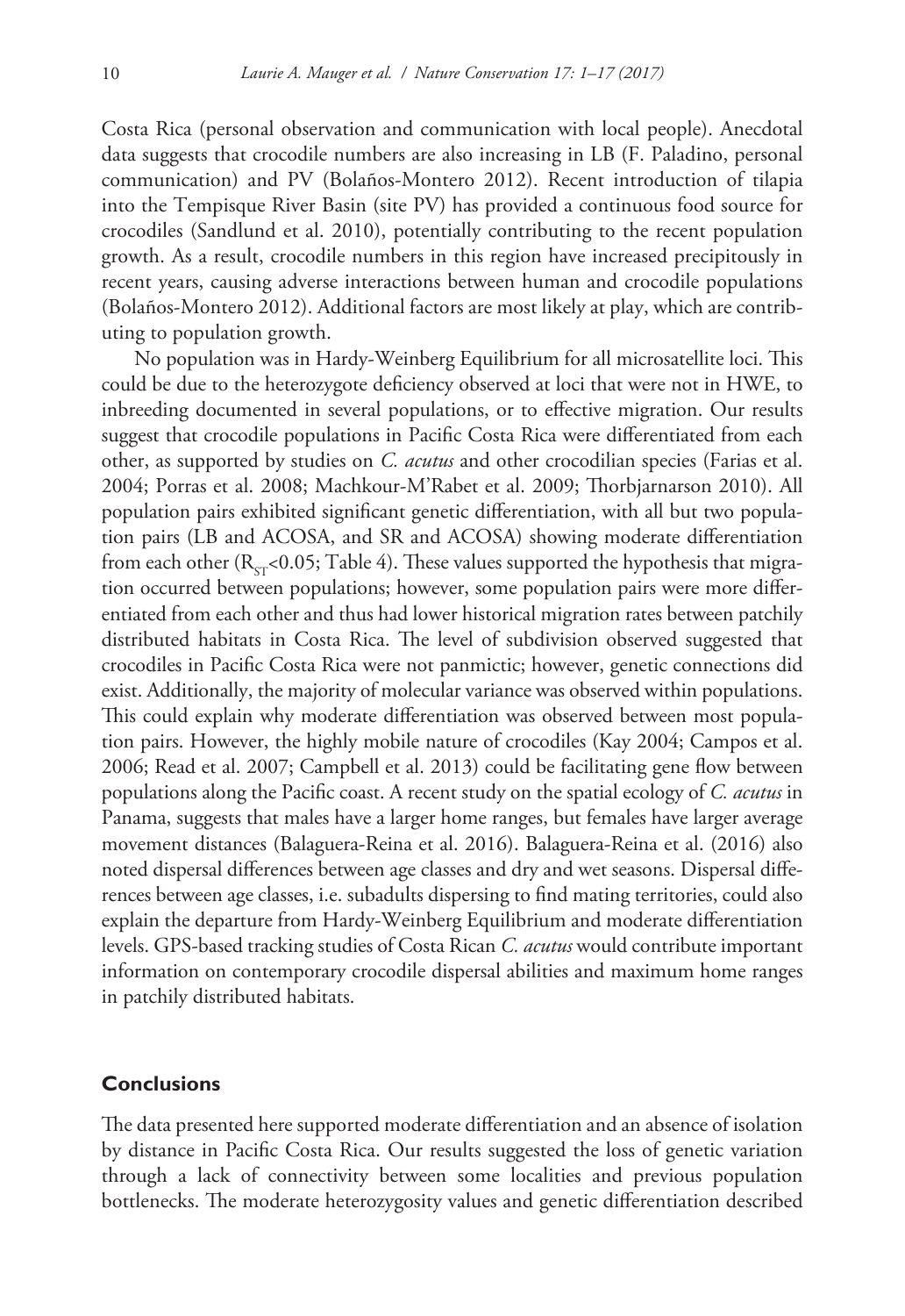here emphasized the need to protect all potential crocodile habitat, to write management plans across conservation areas and national parks in Costa Rica, and the need for conservation and management units to extend over the entire span of a species' range.

## **Acknowledgements**

We would like to thank everyone that helped us in the field, especially Bernal Cortes, Luis Fernando Lopez Lara, Juan Jose Victor Villalobos, Guillermo Briceo, Ademar Rosales, Fabricia Alvarez, Issac Ehresman, Gareth Blakemore, Mike Boston and Jim Tamarack. We would also like to thank the Ministerio del Ambiente, Energa y Telecomunications (MINAET) and the Sistema Nacional de Áreas de Conservación (SINAC), especially Rotney Piedra, Jose Quiroz and Roger Blanco for research permits. Luz Barrantes Bahder and Juan Rafael Boloños Montero provided samples from Rio Tarcoles and Tempísque. This work was largely supported by the Betz Chair of Environmental Sciences at Drexel University, and the Sophie Danforth Conservation Biology Fund from Roger Williams Park Zoo in Rhode Island. Research in the Osa Peninsula was also partially funded by the El Tigre Fund. The field research in Las Baulas National Park was partially supported by the Leatherback Trust. The Leatherback Trust provided vehicles in Guanacaste, lodging at the Goldring Gund Marine Biology Station at Playa Grande, and a boat for many of the crocodile surveys conducted to collect genetic material. Any use of trade, product or firm names is for descriptive purposed only and does not imply endorsement by the U.S. Government.

## **References**

- Balaguera-Reina S, Venegas-Anaya M, Sánchez A, Arbelaez I, Lessios HA, Densmore LD (2016) Spatial ecology of the American crocodile in a tropical Pacific island in Central America. PLoS ONE 11. <https://doi.org/10.1371/journal.pone.0157152>
- Bolaños-Montero JR (2012) Survey of American crocodiles in Tempisque Great Wetlands, Costa Rica. Crocodile Specialist Group Newsletter 31: 5–7.
- Campbell HA, Dwyer RG, Irwin TR, Franklin CE (2013) Home range utilization and longrange movement of estuarine crocodiles during the breeding and nesting season. PLoS ONE 8: <https://doi.org/10.1371/journal.pone.0062127>
- Campos Z, Coutinho M, Mourão G, Bayliss P, Magnusson WE (2006) Long distance movements by *Caiman crocodilus yacare*: implications for management of the species in the Brazilian Pantanal. Journal of Herpetology 16: 123–132.
- Cherkiss MS, Parry M, Mazzotti FJ (2006) *Crocodylus acutus* (American crocodile) migration. Herpetological Review 38: 72–73.
- Cherkiss MS, Mazzotti FJ, Hord L, Aldecoa M (2014) Remarkable movements of an American crocodile (*Crocodylus acutus*) in Florida. Southeastern Naturalist 13: N52–N56. [https://](https://doi.org/10.1656/058.013.0407) [doi.org/10.1656/058.013.0407](https://doi.org/10.1656/058.013.0407)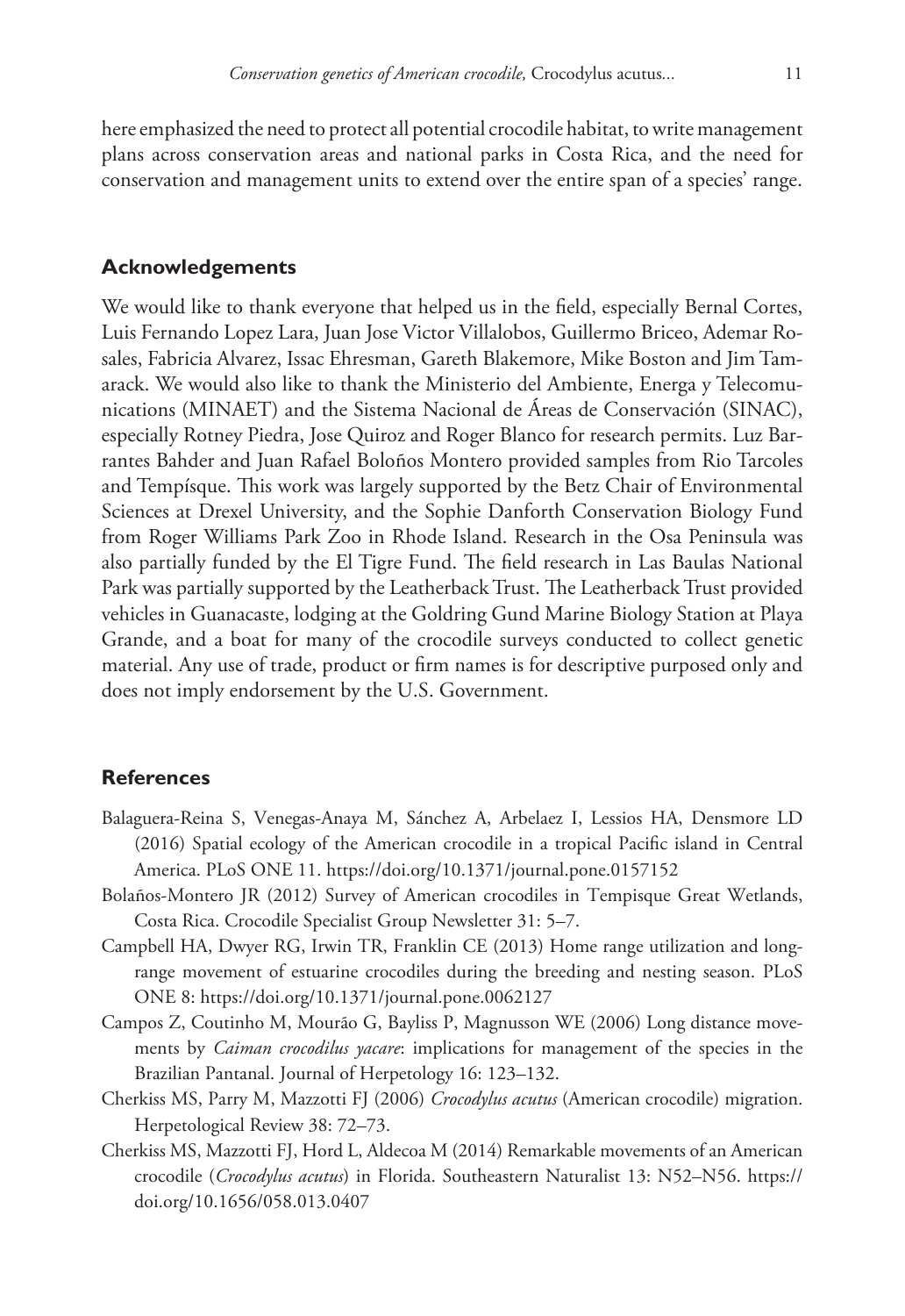- Coombs JA, Letcher BH, Nislow KH (2007) CREATE: a software to create input files from diploid genotypic data for 52 genetic software programs. Molecular Ecology Notes 8: 578–580. <https://doi.org/10.1111/j.1471-8286.2007.02036.x>
- Davis, LM, Glenn TC, Elsey RM, Dessauer HC, and Sawyer RH (2001) Multiple paternity and mating patterns in the American alligator, *Alligator mississippiensis*. Molecular Ecology 10: 1011–1024.<https://doi.org/10.1046/j.1365-294X.2001.01241.x>
- de Thoisy BT, Hrbek T, Farias IP, Vasconcelos WR, Lavergne A (2006) Genetic structure, population dynamics, and conservation of Black caiman (*Melanocuchus niger*). Biological Conservation 133: 474–482. <https://doi.org/10.1016/j.biocon.2006.07.009>
- Dever JA, Densmore LD (2001) Microsatellite's in Morelet's crocodile (*Crocodylus moreletti*) and their utility in addressing crocodilian population genetics questions. Journal of Herpetology 35: 541–544.<https://doi.org/10.2307/1565981>
- Dever JA, Strauss RE, Rainwater TR, McMurray ST, Densmore LD (2002) Genetic diversity, population subdivision and gene flow in Morelet's crocodile (*Crocodylus moreletti*) from Belize, Central America. Copeia 4: 1078–1091. [https://doi.org/10.1643/0045-](https://doi.org/10.1643/0045-8511(2002)002%5B1078:GDPSAG%5D2.0.CO;2) [8511\(2002\)002\[1078:GDPSAG\]2.0.CO;2](https://doi.org/10.1643/0045-8511(2002)002%5B1078:GDPSAG%5D2.0.CO;2)
- Excoffier L, Laval G, Schneider S (2005) Arlequin ver 3.0: An integrated software package for population genetics data analysis. Evolutionary Bioinformatics Online 1: 47–50.
- Farias IP, da Silveira R, de Thoisy B, Monjelo LA, Thorbjarnarson J, Hrbek T (2004) Genetic diversity and population structure of Amazonian crocodilians. Animal Conservation 7: 265–272.<https://doi.org/10.1017/S136794300400143X>
- Fitzsimmons NN, Tanksley S, Forstner MRJ, Louis EE, Daglish R, Gratten J, Davis S (2001) Microsatellite markers for *Crocodylus*: new genetic tools for population genetics, mating system studies and forensics. In: Grigg GC, Seebacher F, Franklin CE (Eds) Crocodilian Biology and Evolution. Surrey Beaty & Sons (Australia), 51–57.
- Frankham R (1995) Inbreeding and extinction: A threshold effect. Conservation Biology 9: 792–799.<https://doi.org/10.1046/j.1523-1739.1995.09040792.x>
- Frankham R (2005) Genetics and extinction. Biological Conservation 126: 131–140. [https://](https://doi.org/10.1016/j.biocon.2005.05.002) [doi.org/10.1016/j.biocon.2005.05.002](https://doi.org/10.1016/j.biocon.2005.05.002)
- Glenn TC, Dessauer HC, Braun MJ (1998) Characterization of microsatellite DNA loci in American alligators. Copeia 1998: 591–601. <https://doi.org/10.2307/1447789>
- Goudet J (1995) FSTAT (version 1.2): A computer program to calculate F-statistics. Journal of Heredity 86: 485–486.
- Guo S, Thompson E (1992) A monte-carlo method for combined segregation and linkage analysis. American Journal of Human Genetics 51: 1111–1126.
- Haig SM (1998) Molecular contributions to conservation biology. Ecology 79: 413–425. [https://](https://doi.org/10.1890/0012-9658(1998)079%5B0413:MCTC%5D2.0.CO;2) [doi.org/10.1890/0012-9658\(1998\)079\[0413:MCTC\]2.0.CO;2](https://doi.org/10.1890/0012-9658(1998)079%5B0413:MCTC%5D2.0.CO;2)
- Hutton JM, Loveride JP, Blake DK (1987) Capture methods for the Nile crocodile in Zimbabwe. In: Webb GJW, Manolis SC, Whitehead PJ (Eds) Wildlife management: Crocodiles and alligators. Surrey Beatty & Sons (Australia), 243–247.
- Hutton JM, Woodhouse ME (1989) Mark-recapture to assess factors affecting the proportion of a Nile crocodile population seen during spotlight counts at Ngezi, Zimbabwe, and the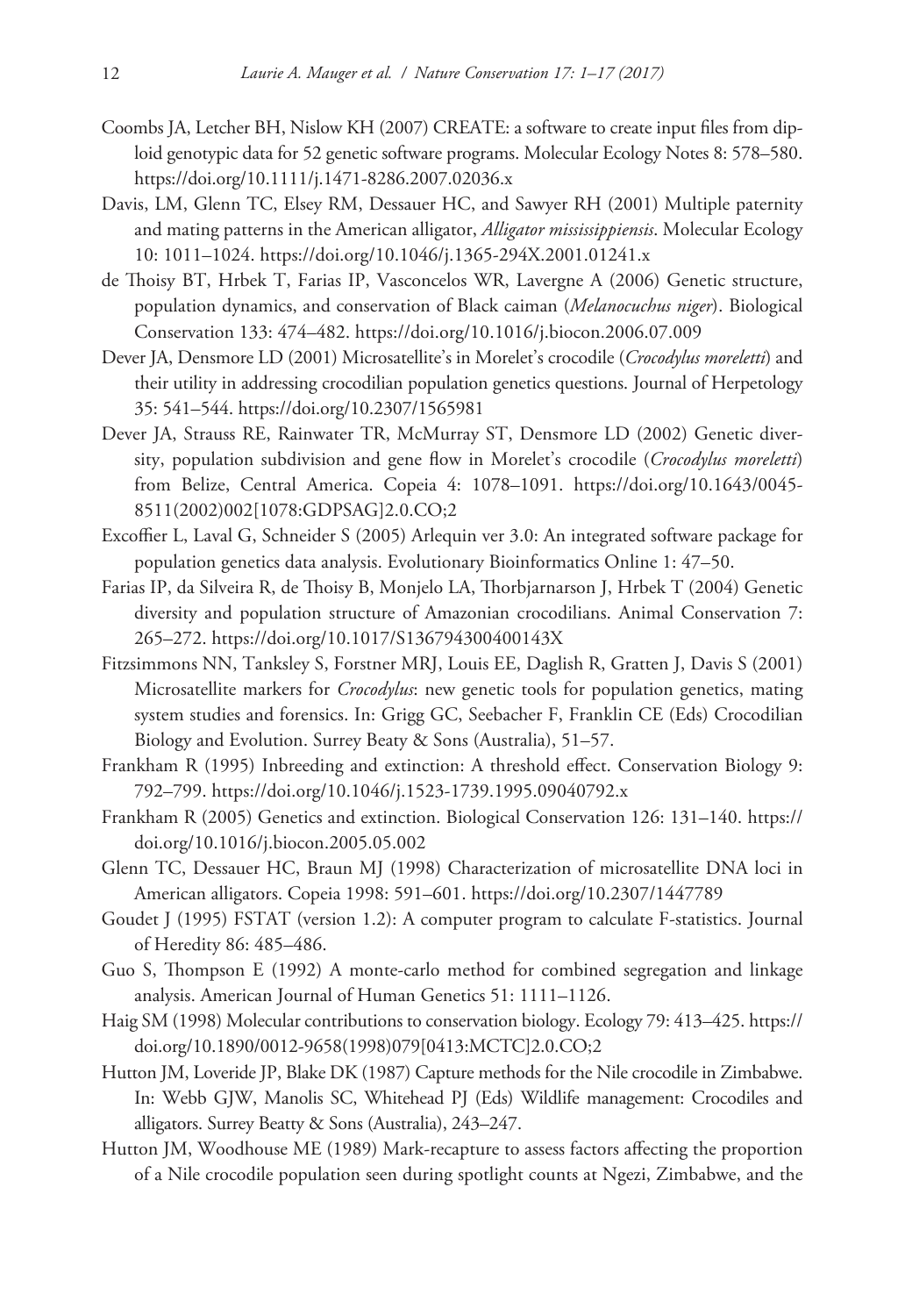use of spotlight counts to monitor crocodile abundance. Journal of Applied Ecology 26: 381–395.<https://doi.org/10.2307/2404068>

- Jensen JL, Bohonak AJ, Kelley ST (2005) Isolation by distance, web service. BMC Genetics 6:13. <https://doi.org/10.1186/1471-2156-6-13>
- Kalinowski S (2005) HP-RARE 1.0: a computer program for performing rarefaction on measures of allelic richness. Molecular Ecology Notes 5: 187–189. [https://doi.org/10.1111/](https://doi.org/10.1111/j.1471-8286.2004.00845.x) [j.1471-8286.2004.00845.x](https://doi.org/10.1111/j.1471-8286.2004.00845.x)
- Kay WR (2004) Movements and home ranges of radio-tracked *Crocodylus porosus* in the Cambridge Gulf region of Western Australia. Wildlife Research 31: 495–508. [https://doi.](https://doi.org/10.1071/WR04037) [org/10.1071/WR04037](https://doi.org/10.1071/WR04037)
- Lacy RC (1997) Importance of genetic variation to the viability of mammalian populations. Journal of Mammalogy 78: 320–335.<https://doi.org/10.2307/1382885>
- Lande R (1988) Genetics and demography in biological conservation. Science 241: 1455– 1460.<https://doi.org/10.1126/science.3420403>
- Machkour-M'Rabet S, Hénaut Y, Charruau P, Gevrey M, Winterton P, Legal L (2009) Between introgression events and fragmentation, islands are the last refuge for the American crocodile in Caribbean Mexico. Marine Biology 156: 1321–1333. [https://doi.org/10.1007/](https://doi.org/10.1007/s00227-009-1174-5) [s00227-009-1174-5](https://doi.org/10.1007/s00227-009-1174-5)
- Mauger LA, Velez E, Cherkiss MS, Brien ML, Boston M, Mazzotti FJ, Spotila JR (2012) Population assessment of the American crocodile, *Crocodylus acutus* (Crocodilia: Crocodylidae) on the Pacific coast of Costa Rica. Revista de Biología Tropical Trop 60: 1889–1901. [https://](https://doi.org/10.15517/rbt.v60i4.2188) [doi.org/10.15517/rbt.v60i4.2188](https://doi.org/10.15517/rbt.v60i4.2188)
- Mazzotti FJ (1999) The American Crocodile in Florida Bay. Estuaries 22: 552–561. [https://](https://doi.org/10.2307/1353217) [doi.org/10.2307/1353217](https://doi.org/10.2307/1353217)
- Mazzotti FJ, Brandt LA, Moler P, Cherkiss MS (2007) American crocodile (*Crocodylus acutus*) in Florida: Recommendations for endangered species recovery and ecosystem restoration. Journal of Herpetology 41: 122–132. [https://doi.org/10.1670/0022-1511\(2007\)41\[122:AC](https://doi.org/10.1670/0022-1511(2007)41%5B122:ACCAIF%5D2.0.CO;2) [CAIF\]2.0.CO;2](https://doi.org/10.1670/0022-1511(2007)41%5B122:ACCAIF%5D2.0.CO;2)
- Menzies RA, Kushlan JA (1991) Genetic variation in populations of the American Crocodile. Journal of Herpetology 25: 357–361. <https://doi.org/10.2307/1564598>
- O'Brien SJ, Roelke ME, Marker L, Newman A, Winkler CA, Meltzer D, Colly L, Evermann JF, Bush M, Wildt DE (1985) Genetic basis for species vulnerability in the cheetah. Science 227: 1428–1434. <https://doi.org/10.1126/science.2983425>
- Ortego J, Aguirre MP, Cordero PJ (2010) Population genetics of *Mioscirtus wagneri*, a grasshopper showing a highly fragmented distribution. Molecular Ecology 19: 472–483. [https://doi.](https://doi.org/10.1111/j.1365-294X.2009.04512.x) [org/10.1111/j.1365-294X.2009.04512.x](https://doi.org/10.1111/j.1365-294X.2009.04512.x)
- Ouboter, PE, Nanhoe MR (1989) Notes on the dynamics of a population of *Caiman crocodilus* in Northern Suriname and its implications for management. Biological Conservation 48: 243–264. [https://doi.org/10.1016/0006-3207\(89\)90101-8](https://doi.org/10.1016/0006-3207(89)90101-8)
- Parker C, Pusey AE, Rowley H, Gilbert DA, Martenson J, O'Brien SJ (1991) Case study of a population bottleneck: Lions of Ngorongoro Crater. Conservation Biology 5: 219–230. <https://doi.org/10.1111/j.1523-1739.1991.tb00127.x>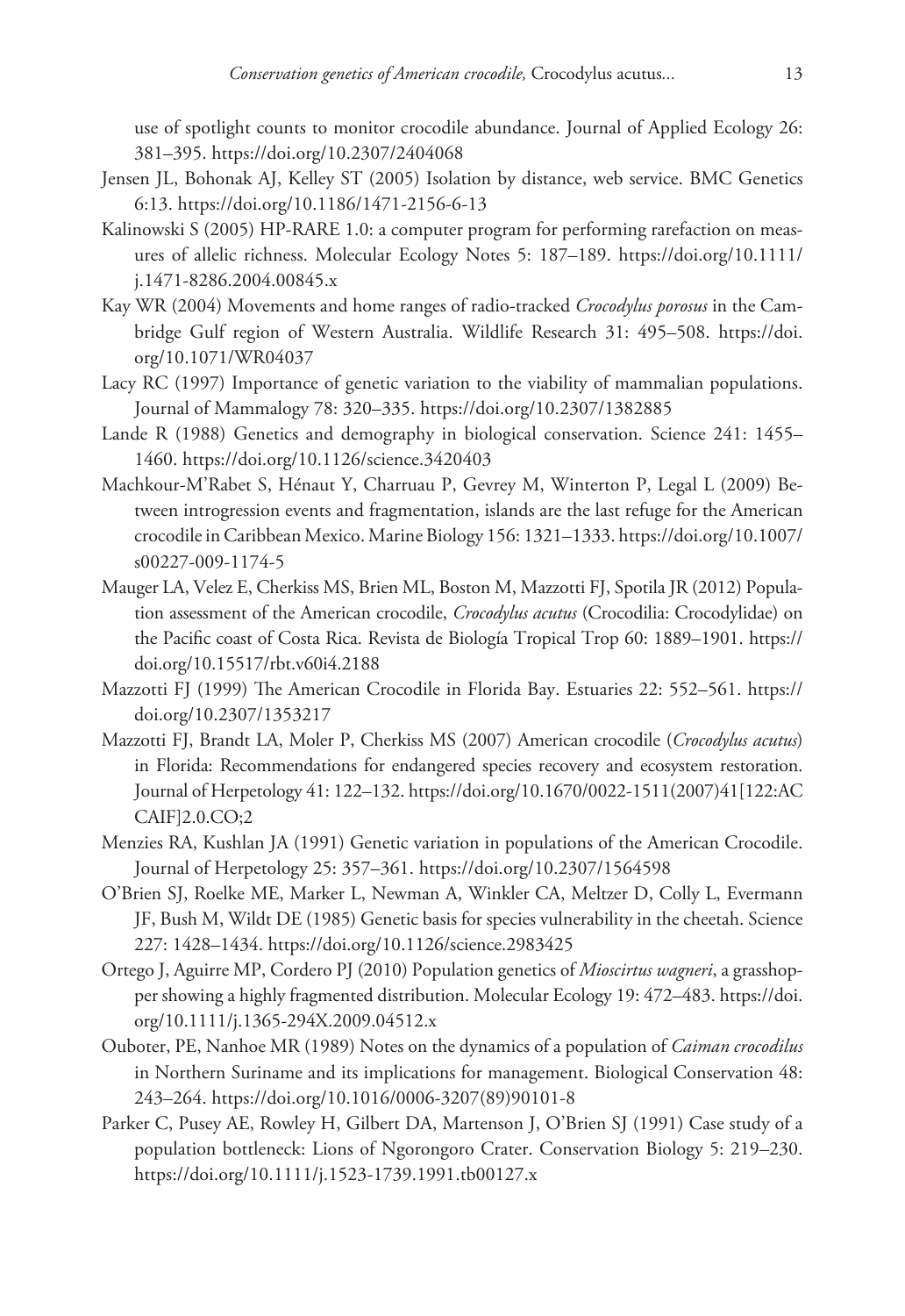- Peakall R, Smouse PE (2006) GENALEX 6: genetic analysis in Excel. Population genetic software for teaching and research. Molecular Ecology Notes 6: 288–295. [https://doi.](https://doi.org/10.1111/j.1471-8286.2005.01155.x) [org/10.1111/j.1471-8286.2005.01155.x](https://doi.org/10.1111/j.1471-8286.2005.01155.x)
- Piry S, Luikart G, Cornuet JM (1999) BOTTLENECK: A computer program for detecting recent reductions in the effective population size using allele frequency data. Journal of Heredity 90: 502–503.<https://doi.org/10.1093/jhered/90.4.502>
- Porras LPM, Boloños Montero JR, Barr BR (2008) Genetic variation and gene flow among populations of *Crocodylus acutus* (Crocodylia: Crocodylidae) in three rivers of Central Pacific, Costa Rica. Revista de Biología Tropical 56: 1471–1480.
- Rainwater TR, Millichamp NJ, Barrentes LDB, Barr BR, Montero JRB, Platt SG, Abel MT, Cobb GP, Anderson TA (2011) Occular disease in American crocodiles (*Crocodylus acutus*) in Costa Rica. Journal of Wildlife Diseases 47: 415–426. [https://doi.org/10.7589/0090-](https://doi.org/10.7589/0090-3558-47.2.415) [3558-47.2.415](https://doi.org/10.7589/0090-3558-47.2.415)
- Rainwater TR, Wu TH, Finger AG, Cañas JE, Yu L, Reynolds KD, Coimbatore G, Barr B, Platt SG, Cobb GP, Anderson TA, McMurry ST (2007) Metals and organochlorine pesticides in caudal scutes of crocodiles from Belize and Costa Rica. Science of the Total Environment 373: 146–156. <https://doi.org/10.1016/j.scitotenv.2006.11.010>
- Raymond M, Rousset F (1995) GENEPOP (version 1.2): population genetics software for exact tests and exumenicism. Journal of Heredity 86: 248–249.
- Read MA, Grigg GC, Irwin SR, Shanahan D, Franklin CE (2007) Satellite tracking reveals long distance coastal travel and homing by translocated estuarine crocodiles, *Crocodylus porosus*. PLoS ONE 9.<https://doi.org/10.1371/journal.pone.0000949>
- Reed DH, Frankham R (2003) Correlation between fitness and genetic diversity. Conservation Biology 17: 230–237. <https://doi.org/10.1046/j.1523-1739.2003.01236.x>
- Reed DH, Nicholas AC, Stratton GE (2007) Genetic quality of individuals impacts population dynamics. Animal Conservation 10: 275–283. [https://doi.org/10.1111/j.1469-](https://doi.org/10.1111/j.1469-1795.2007.00120.x) [1795.2007.00120.x](https://doi.org/10.1111/j.1469-1795.2007.00120.x)
- Rodriguez D (2007) Crocodilian evolution, systematics and population genetics: recovery and ecological interactions of the American crocodile (*Crocodylus acutus*). PHD Thesis. Texas Tech University.
- Rodriguez D, Cedeño-Vazquez JR, Forstner MR, Densmore LD (2008) Hybridization between *Crocodylus acutus* and *Crocodylus moreletti* in the Yucatan Peninsula: II Evidence from microsatellites. Journal of Experimental Zoology Part B 309A: 674–686. [https://doi.](https://doi.org/10.1002/jez.499) [org/10.1002/jez.499](https://doi.org/10.1002/jez.499)
- Ross JP (1998) Crocodiles: an action plan for their conservation, IUCN/SSG Crocodile Specialist Group Publication. Oxford Press (Oxford).
- Rousset F (2008) Genepop'007: a complete reimplementation of the Genepop software for Windows and Linux. Molecular Ecology Resources 8: 103–106. [https://doi.org/10.1111/](https://doi.org/10.1111/j.1471-8286.2007.01931.x) [j.1471-8286.2007.01931.x](https://doi.org/10.1111/j.1471-8286.2007.01931.x)
- Ryberg WA, Fitzgerald LA, Honeycutt RL, Cathey JC (2002) Genetic relationships of American alligator populations distributed across different ecological and geographic scales. Journal of Experimental Zoology Part B 294: 325–333.<https://doi.org/10.1002/jez.10207>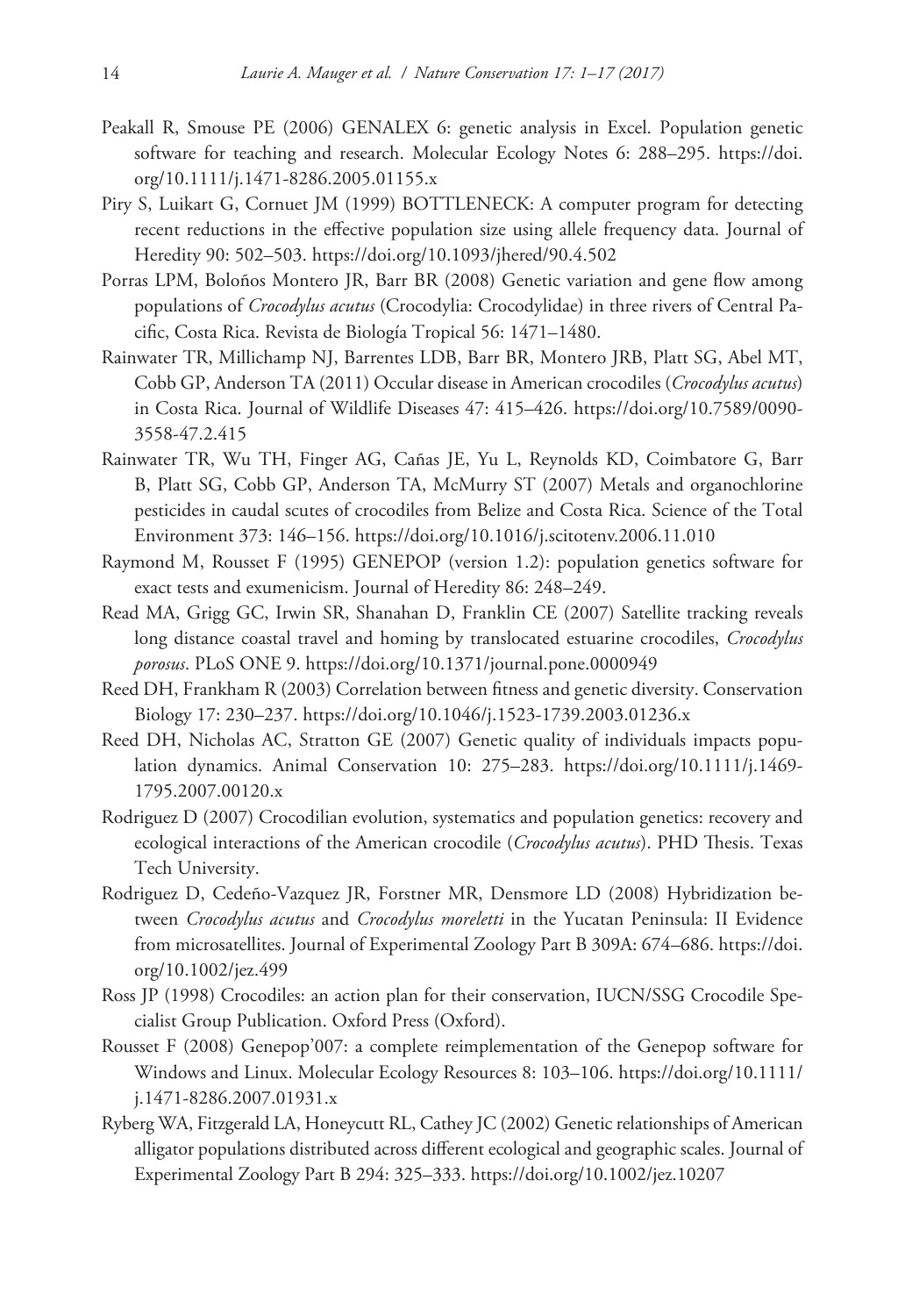- Sandlund OT, Daverdin RH, Choudhury A, Brooks DR, Diserud OH (2010) A survey of freshwater fishes and their macroparasites in the Guanacaste Conservation Area (ACG), Costa Rica. NINA Report 635, 45 pp.
- Thorbjarnarson JB, Mazzotti FJ, Sanderson E, Buitrago F, Lazcano M, Minkowski K, Muniz M, Ponce P, Sigler L, Soberon R, Trelancia AM, Velasco A (2006) Regional habitat conservation priorities for the American crocodile. Biological Conservation 128: 25–36. [https://](https://doi.org/10.1016/j.biocon.2005.09.013) [doi.org/10.1016/j.biocon.2005.09.013](https://doi.org/10.1016/j.biocon.2005.09.013)
- Thorbjarnarson JB (2010) American Crocodile (*Crocodylus acutus*). In: Manolis SC, Stevenson C (Eds) Crocodiles. Status Survey and Conservation Action Plan, 3rd ed. Crocodile Specialist Group (Darwin): 46–53.
- Van Oosterhout C, Hutchinson WF, Wills DPM, Shipley P (2004) MICRO-CHECKER: software for identifying and correcting genotyping errors in microsatellite data. Molecular Ecology Resources 4: 535–538.<https://doi.org/10.1111/j.1471-8286.2004.00684.x>
- Verdade LM, Zucoloto RB, Coutinho LL (2002) Microgeographic variation in *Caiman latirostris*. Journal of Experimental Zoology Part B 294: 387–396.<https://doi.org/10.1002/jez.10200>
- Weir B, Cockerham C (1984) Estimating F-statistics for the analysis of population structure. Evolution 38: 1358–1370.<https://doi.org/10.2307/2408641>

# **Appendix 1**

| <b>Allele Frequencies.</b> Allele frequencies for each locus in each <i>Crocodylus acutus</i> population studied in |  |  |  |  |
|---------------------------------------------------------------------------------------------------------------------|--|--|--|--|
| Pacific Costa Rica. The number in parenthesis indicates the sample size in that location.                           |  |  |  |  |
|                                                                                                                     |  |  |  |  |

| Locus            | Allele | LB<br>$(N=46)$   | <b>SR</b><br>$(N=17)$ | PV<br>$(N=54)$ | RT<br>$(N=17)$ | <b>ACOSA</b><br>$(N=49)$ |
|------------------|--------|------------------|-----------------------|----------------|----------------|--------------------------|
| C <sub>391</sub> | 139    | $\mathbf{0}$     | $\mathbf{0}$          | 0.009          | $\mathbf{0}$   | $\mathbf{0}$             |
|                  | 141    | 0.022            | $\mathbf{0}$          | 0.093          | 0.088          | 0.02                     |
|                  | 143    | 0.011            | $\mathbf{0}$          | $\mathbf{0}$   | $\mathbf{0}$   | $\mathbf{0}$             |
|                  | 147    | 0.022            | 0.029                 | $\mathbf{0}$   | $\Omega$       | $\mathbf{0}$             |
|                  | 149    | 0.065            | 0.059                 | 0.028          | $\theta$       | 0.041                    |
|                  | 151    | 0.033            | 0.206                 | 0.037          | $\Omega$       | 0.02                     |
|                  | 153    | 0.728            | 0.559                 | 0.611          | 0.794          | 0.602                    |
|                  | 155    | 0.022            | 0.029                 | $\mathbf{0}$   | $\mathbf{0}$   | 0.031                    |
|                  | 157    | $\Omega$         | 0.029                 | 0.167          | 0.088          | 0.265                    |
|                  | 159    | $\Omega$         | $\Omega$              | 0.009          | $\theta$       | $\mathbf{0}$             |
|                  | 161    | $\theta$         | 0.088                 | 0.046          | 0.029          | 0.01                     |
|                  | 163    | 0.098            | $\mathbf{0}$          | $\mathbf{0}$   | $\mathbf{0}$   | 0.01                     |
| Cj16             | 151    | $\overline{0}$   | $\mathbf{0}$          | $\mathbf{0}$   | $\overline{0}$ | 0.031                    |
|                  | 153    | $\theta$         | 0.676                 | 0.287          | 0.765          | 0.551                    |
|                  | 155    | $\mathbf{0}$     | $\mathbf{0}$          | 0.009          | $\Omega$       | 0.041                    |
|                  | 157    | $\overline{0}$   | $\mathbf{0}$          | $\Omega$       | $\Omega$       | 0.01                     |
|                  | 173    | $\overline{0}$   | $\mathbf{0}$          | 0.009          | 0.029          | $\mathbf{0}$             |
|                  | 175    | 0.13             | 0.029                 | 0.093          | 0.176          | 0.02                     |
|                  | 183    | $\boldsymbol{0}$ | $\mathbf{0}$          | 0.019          | $\mathbf{0}$   | 0.071                    |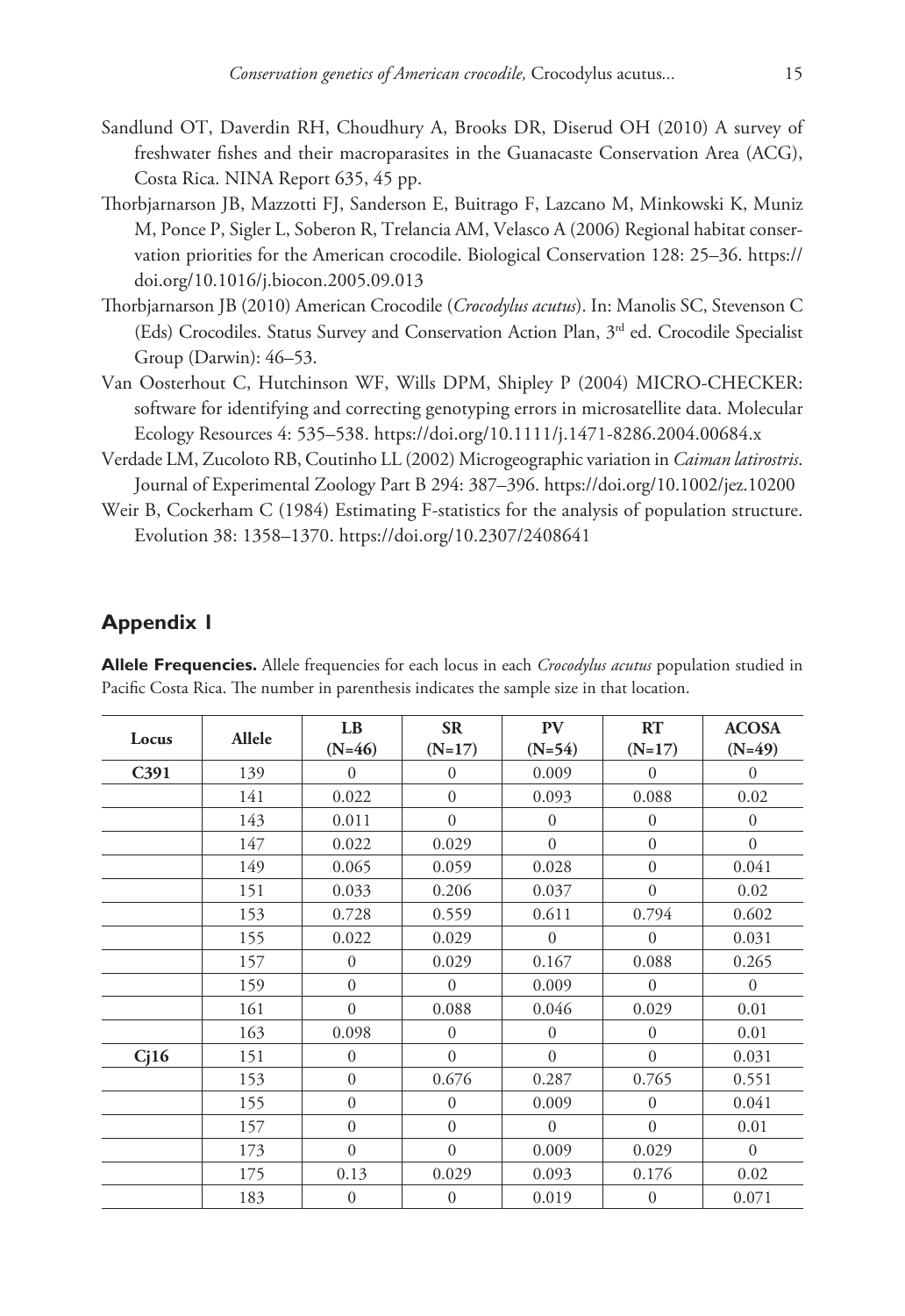|       |        | LB               | ${\bf SR}$       | ${\bf PV}$       | <b>RT</b>        | <b>ACOSA</b>     |
|-------|--------|------------------|------------------|------------------|------------------|------------------|
| Locus | Allele | $(N=46)$         | $(N=17)$         | $(N=54)$         | $(N=17)$         | $(N=49)$         |
| Cj16  | 185    | 0.696            | 0.147            | 0.537            | $\boldsymbol{0}$ | 0.224            |
|       | 187    | 0.163            | 0.147            | 0.046            | 0.029            | 0.051            |
|       | 189    | 0.011            | $\boldsymbol{0}$ | $\boldsymbol{0}$ | $\boldsymbol{0}$ | $\boldsymbol{0}$ |
| Cj18  | 195    | $\boldsymbol{0}$ | $\boldsymbol{0}$ | $\boldsymbol{0}$ | $\boldsymbol{0}$ | 0.02             |
|       | 197    | 0.011            | $\boldsymbol{0}$ | $\boldsymbol{0}$ | $\boldsymbol{0}$ | $\boldsymbol{0}$ |
|       | 199    | 0.054            | $\boldsymbol{0}$ | 0.157            | 0.088            | 0.071            |
|       | 201    | 0.739            | 0.029            | 0.231            | 0.147            | 0.133            |
|       | 203    | $\boldsymbol{0}$ | $\boldsymbol{0}$ | $\boldsymbol{0}$ | 0.176            | 0.041            |
|       | 205    | $\overline{0}$   | $\boldsymbol{0}$ | $\boldsymbol{0}$ | $\boldsymbol{0}$ | 0.01             |
|       | 215    | 0.043            | $\boldsymbol{0}$ | $\boldsymbol{0}$ | $\boldsymbol{0}$ | 0.163            |
|       | 217    | 0.054            | 0.059            | 0.046            | 0.029            | 0.112            |
|       | 219    | 0.011            | 0.206            | 0.111            | 0.088            | 0.01             |
|       | 221    | 0.054            | $\boldsymbol{0}$ | 0.019            | $\boldsymbol{0}$ | 0.041            |
|       | 223    | 0.033            | 0.706            | 0.389            | 0.471            | 0.204            |
|       | 225    | $\boldsymbol{0}$ | $\mathbf{0}$     | 0.037            | $\boldsymbol{0}$ | 0.031            |
|       | 227    | $\mathbf{0}$     | $\boldsymbol{0}$ | $\boldsymbol{0}$ | $\boldsymbol{0}$ | 0.092            |
|       | 229    | $\boldsymbol{0}$ | $\boldsymbol{0}$ | 0.009            | $\mathbf{0}$     | 0.071            |
| Cj20  | 168    | 0.011            | $\boldsymbol{0}$ | $\boldsymbol{0}$ | $\overline{0}$   | 0.031            |
|       | 170    | 0.022            | 0.059            | 0.019            | 0.029            | 0.02             |
|       | 172    | 0.054            | 0.265            | 0.296            | 0.206            | 0.51             |
|       | 174    | 0.75             | 0.618            | 0.491            | 0.206            | 0.143            |
|       | 176    | $\boldsymbol{0}$ | 0.029            | 0.037            | 0.118            | $\boldsymbol{0}$ |
|       | 178    | 0.163            | 0.029            | 0.074            | 0.412            | 0.245            |
|       | 186    | $\boldsymbol{0}$ | $\boldsymbol{0}$ | 0.046            | $\boldsymbol{0}$ | $\boldsymbol{0}$ |
|       | 196    | $\mathbf{0}$     | $\boldsymbol{0}$ | $\boldsymbol{0}$ | $\boldsymbol{0}$ | 0.051            |
|       | 200    | $\boldsymbol{0}$ | $\boldsymbol{0}$ | $\boldsymbol{0}$ | 0.029            | $\boldsymbol{0}$ |
|       | 206    | $\mathbf{0}$     | $\boldsymbol{0}$ | 0.019            | $\boldsymbol{0}$ | $\boldsymbol{0}$ |
|       | 212    | $\mathbf{0}$     | $\boldsymbol{0}$ | 0.019            | $\mathbf{0}$     | $\boldsymbol{0}$ |
| Cj109 | 364    | $\mathbf{0}$     | $\boldsymbol{0}$ | 0.065            | 0.029            | $\boldsymbol{0}$ |
|       | 366    | 0.054            | 0.176            | 0.343            | 0.412            | 0.214            |
|       | 368    | 0.511            | 0.324            | 0.194            | 0.059            | 0.551            |
|       | 370    | 0.141            | 0.235            | 0.231            | 0.471            | 0.204            |
|       | 372    | $\boldsymbol{0}$ | 0.029            | 0.037            | 0.029            | 0.01             |
|       | 374    | 0.293            | 0.235            | 0.12             | $\boldsymbol{0}$ | 0.01             |
|       | 376    | $\overline{0}$   | $\overline{0}$   | 0.009            | $\mathbf{0}$     | $\overline{0}$   |
|       | 378    | $\boldsymbol{0}$ | $\overline{0}$   | $\boldsymbol{0}$ | $\boldsymbol{0}$ | 0.01             |
| Cj131 | 209    | $\boldsymbol{0}$ | 0.029            | $\boldsymbol{0}$ | $\boldsymbol{0}$ | $\boldsymbol{0}$ |
|       | 211    | 0.087            | $\boldsymbol{0}$ | 0.019            | 0.059            | 0.061            |
|       | 213    | 0.141            | 0.059            | 0.194            | 0.176            | 0.143            |
|       | 215    | 0.696            | 0.882            | 0.769            | 0.765            | 0.724            |
|       | 217    | 0.065            | 0.029            | $\boldsymbol{0}$ | $\boldsymbol{0}$ | 0.051            |
|       | 219    | 0.011            | $\boldsymbol{0}$ | 0.019            | $\boldsymbol{0}$ | $\boldsymbol{0}$ |
|       | 231    | $\boldsymbol{0}$ | $\boldsymbol{0}$ | $\boldsymbol{0}$ | $\boldsymbol{0}$ | 0.02             |